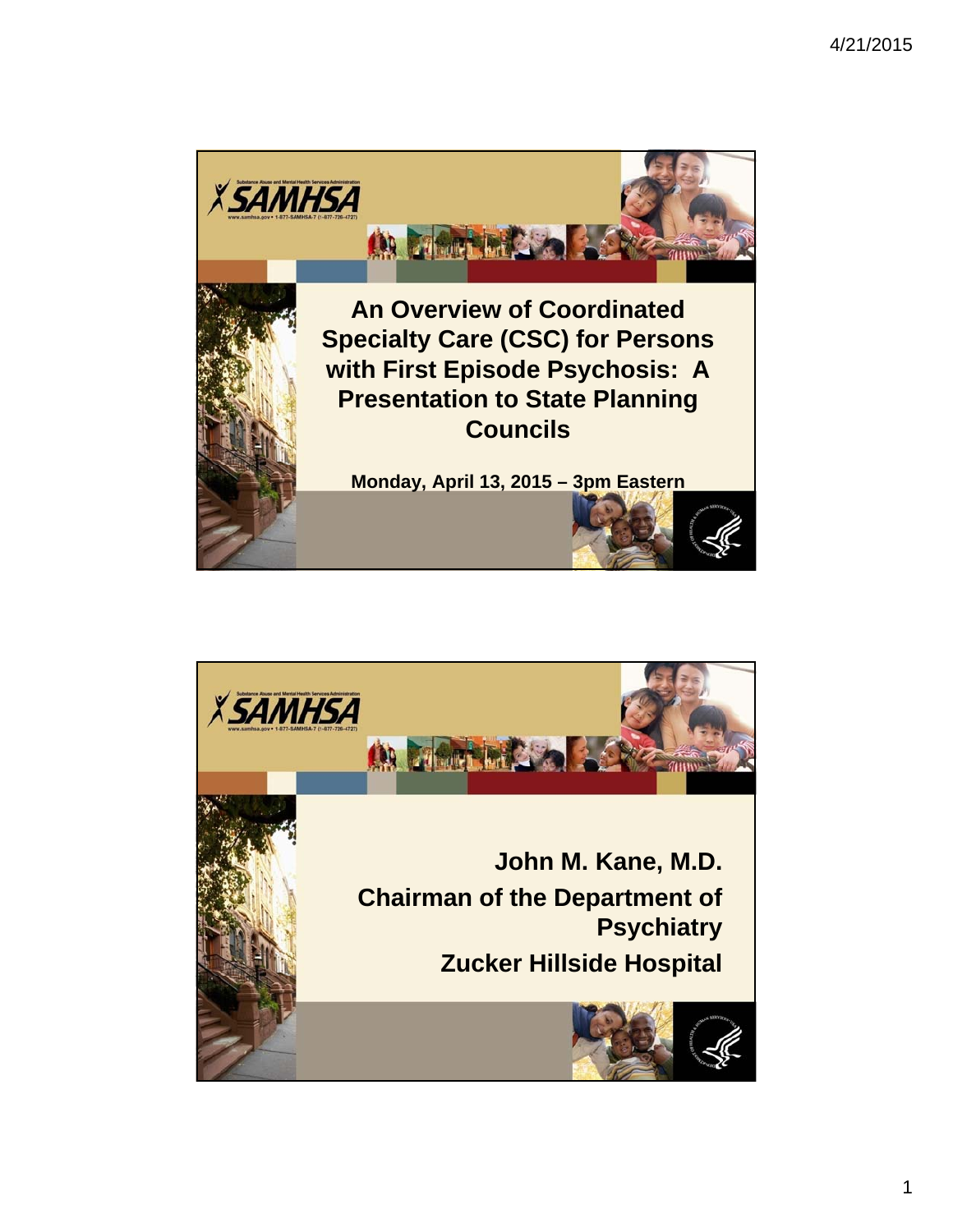

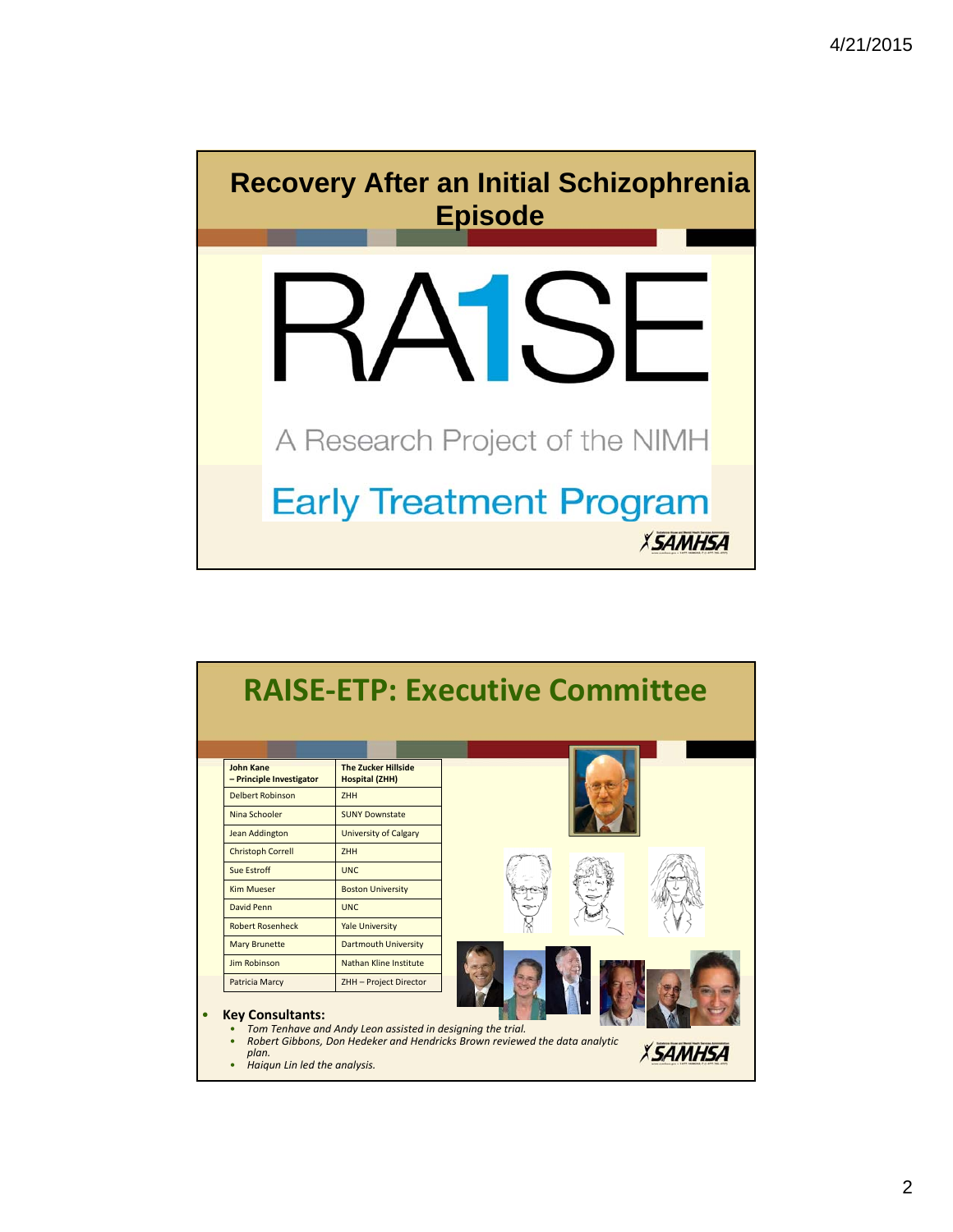

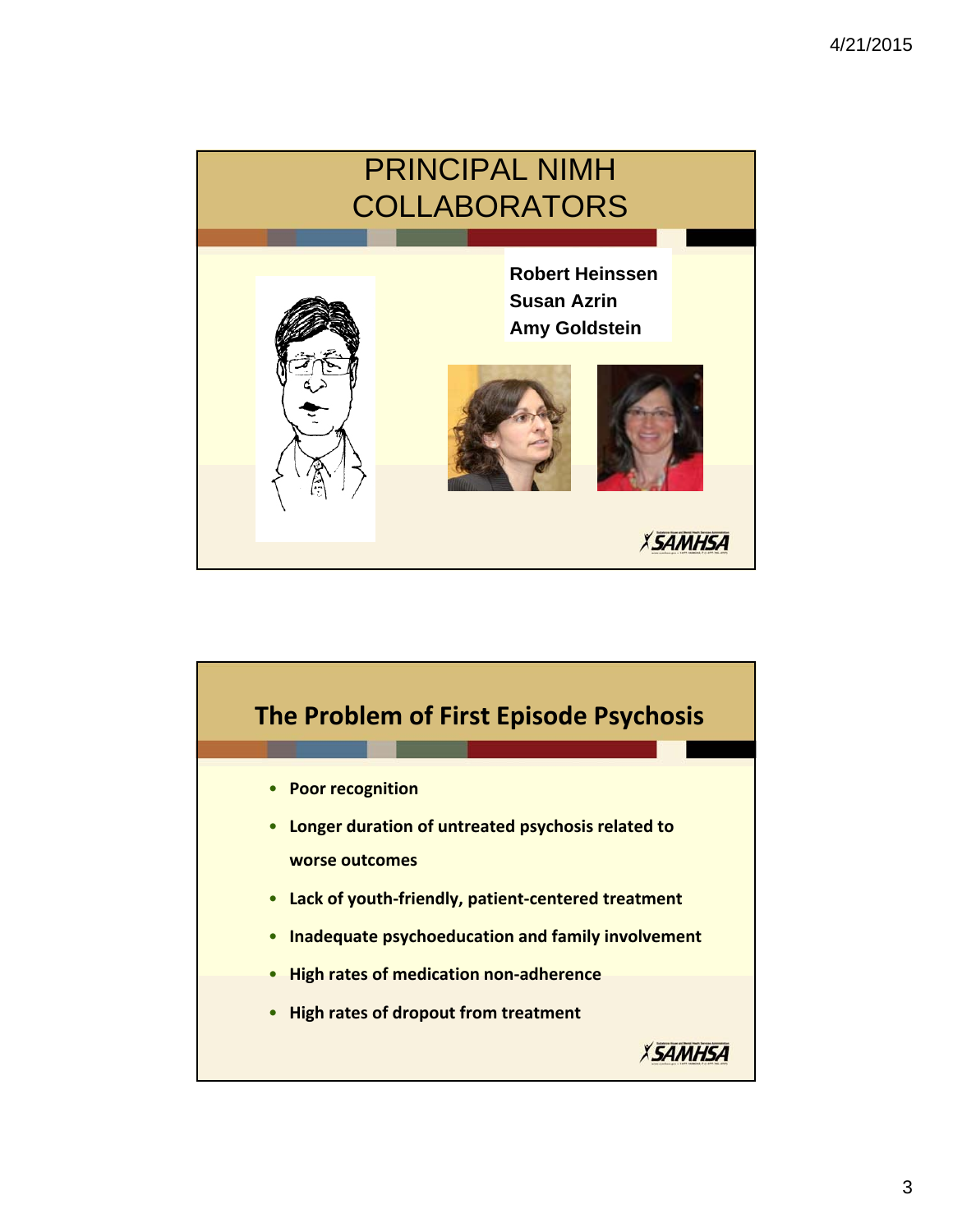

- **1. Develop an integrated treatment model for First Episode Psychosis (FEP) that**
	- *maximizes functioning*
	- *promotes symptomatic recovery*
	- *can be brought to scale*
- **2. Compare the intervention to prevailing treatment approaches for FEP**
- **3. Conduct the study in non-academic, U.S. community treatment settings**

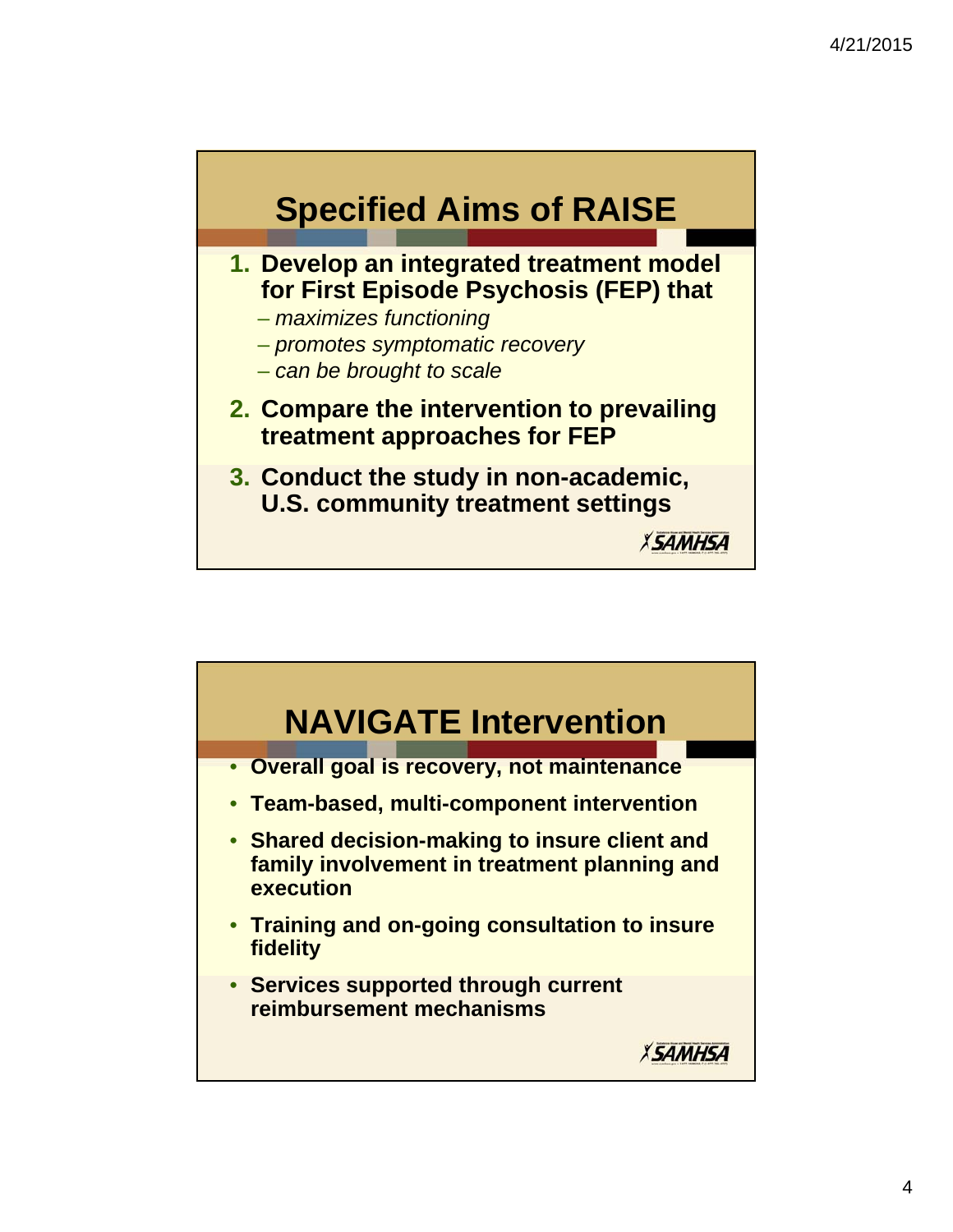# **NAVIGATE Components**

| <b>Provider</b>                        | <b>Component</b>                                                         |
|----------------------------------------|--------------------------------------------------------------------------|
| <b>Program Director</b>                | Establish referral networks, speed<br>enrollment, assure team cohesion   |
| <b>Physician/Nurse Practitioner</b>    | FEP-specific pharmacotherapy via<br>computerized decision support system |
| <b>Individual Resilience Therapist</b> | Recovery-focused education/support;<br>integrated addictions treatment   |
| <b>Family Therapist</b>                | Family psychoeducation and support;<br>communication and problem-solving |
| <b>Employment/Education Specialist</b> | Return to school or competitive work                                     |
|                                        |                                                                          |

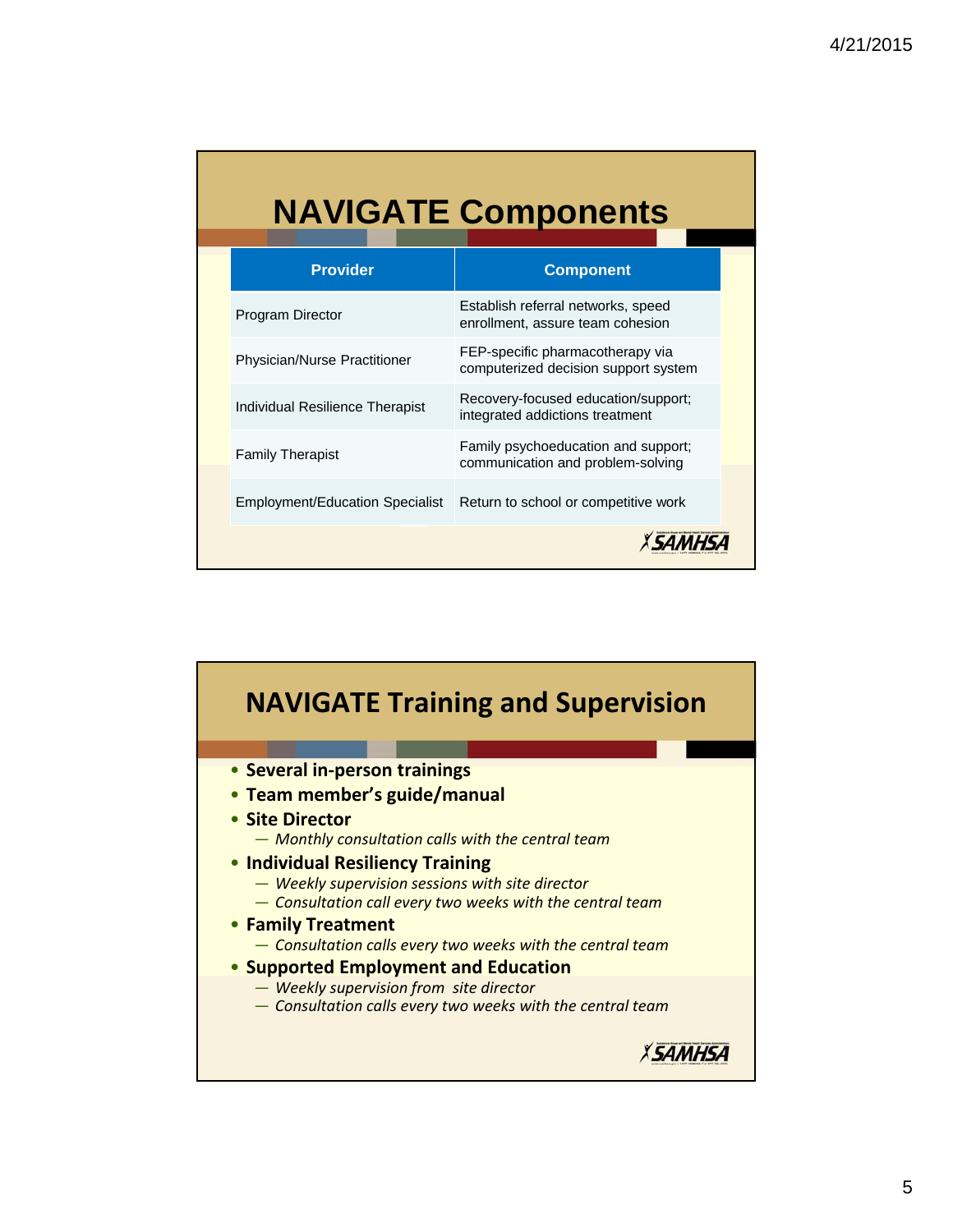

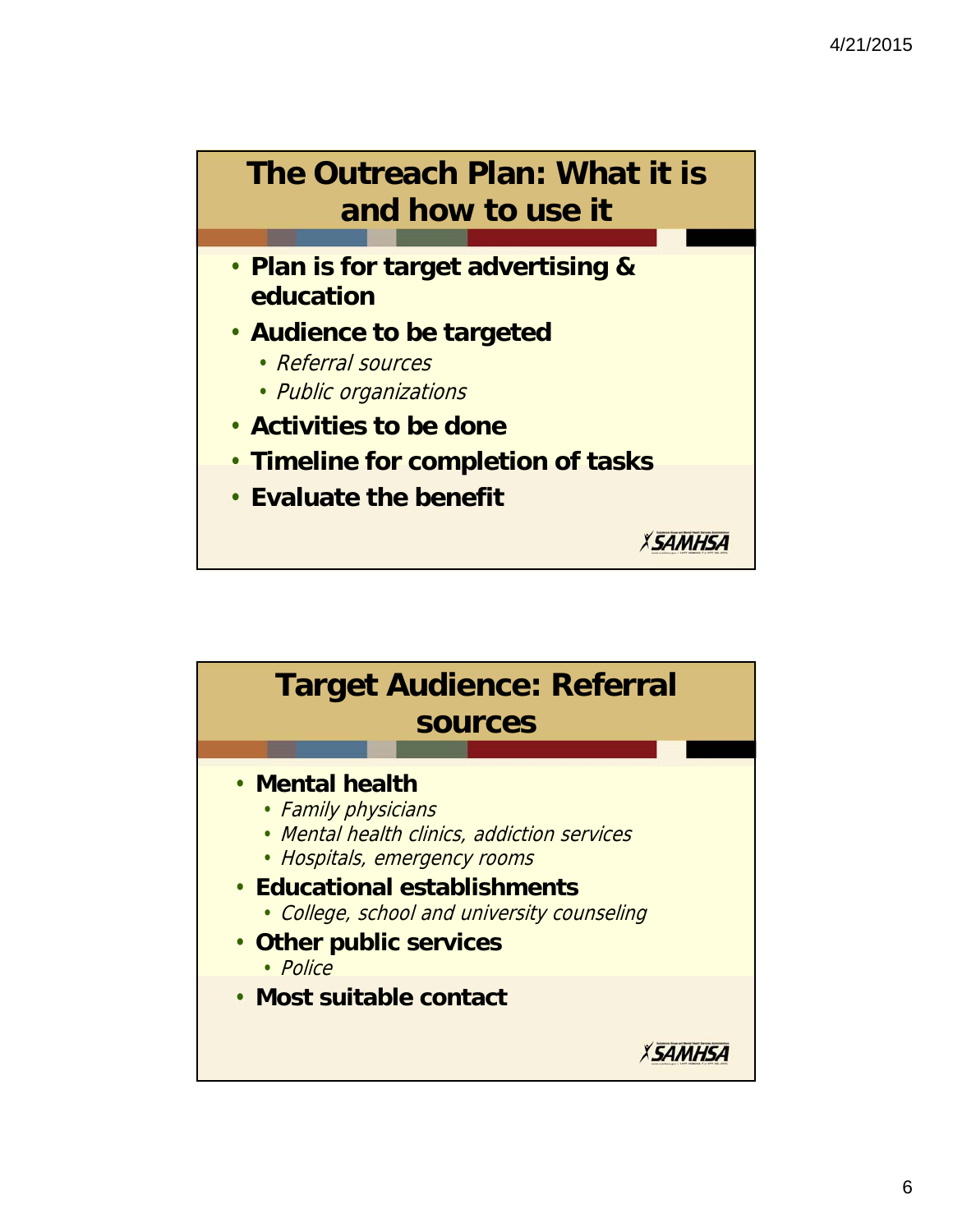

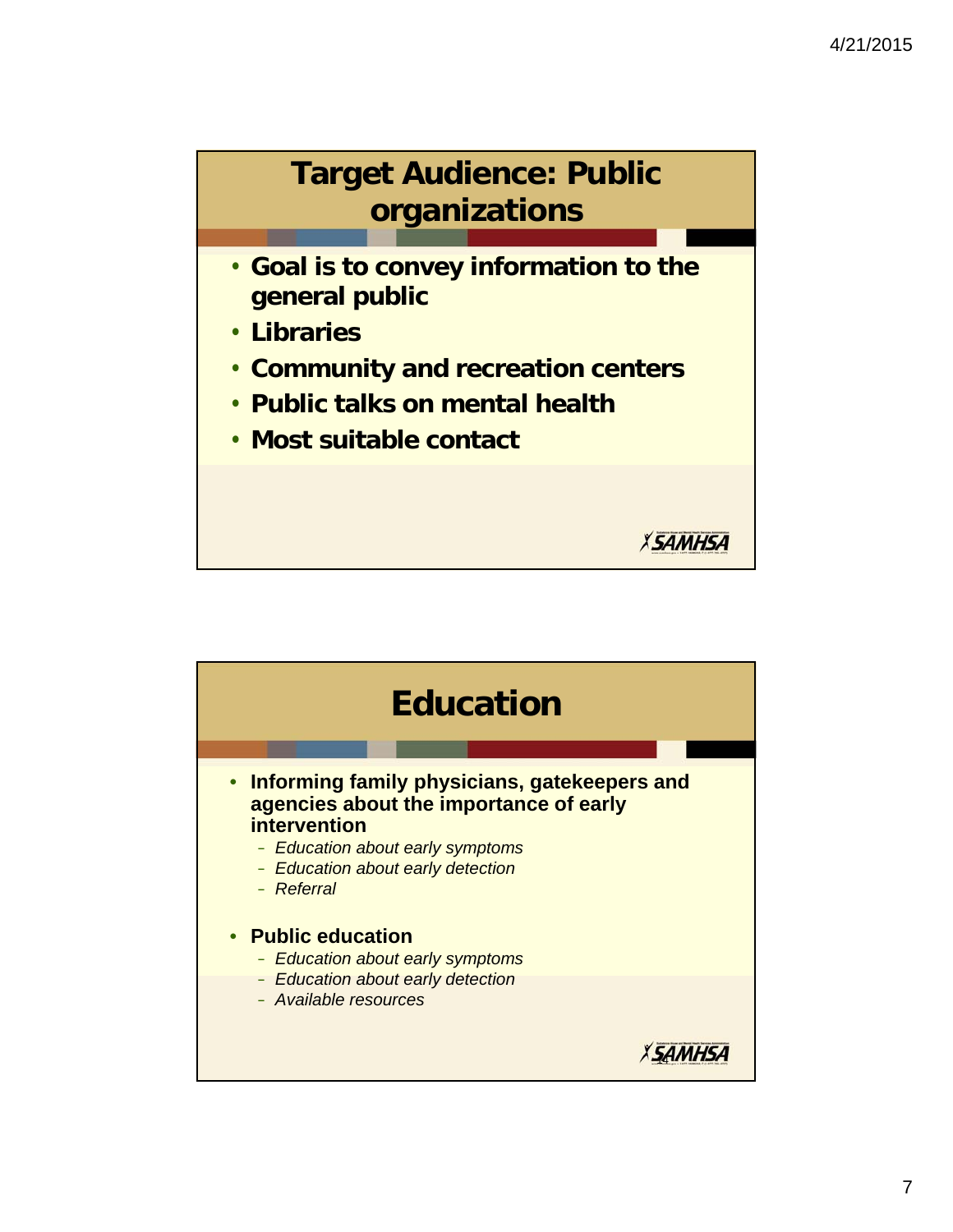

- **Streamline approach to receive referrals that fits with existing system**
- **How are you going to identify them?**
- **How many ways can referrals come in?**
- **What is the consultation process for potential referrals?**
- **Develop site specific recommendations on how to deal with different sources of referrals**

**Maintaining engagement: get it right at baseline**

- **Develop good relationship at baseline**
- **Clear about everything**
- **Be with them each step of assessment/engagement**
- **Demonstrate efficiency**
- **Added touches-age appropriate**
- **More tolerant different than usual clinical care**
- **Demonstrated patient centered care**

*XSAMHSA*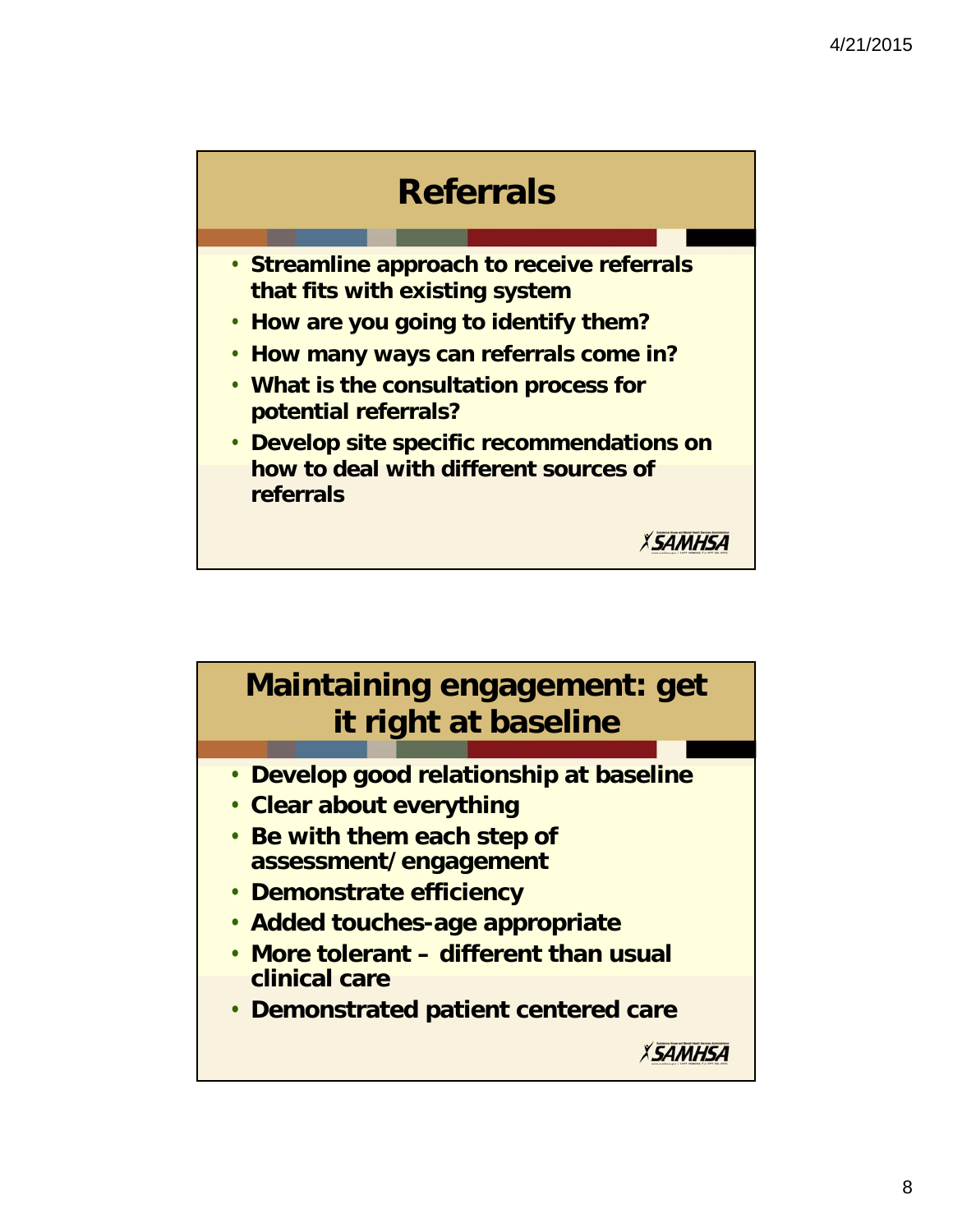## **Maintaining engagement: keep it going**

- **Efficiency**
- **Know when they are coming to clinic**
- **Remember who they are**
- **Chat**
- **Become a friendly face around the place**

- **Make them feel they belong**
- **Reminders**
- **Flexible (within reason)**

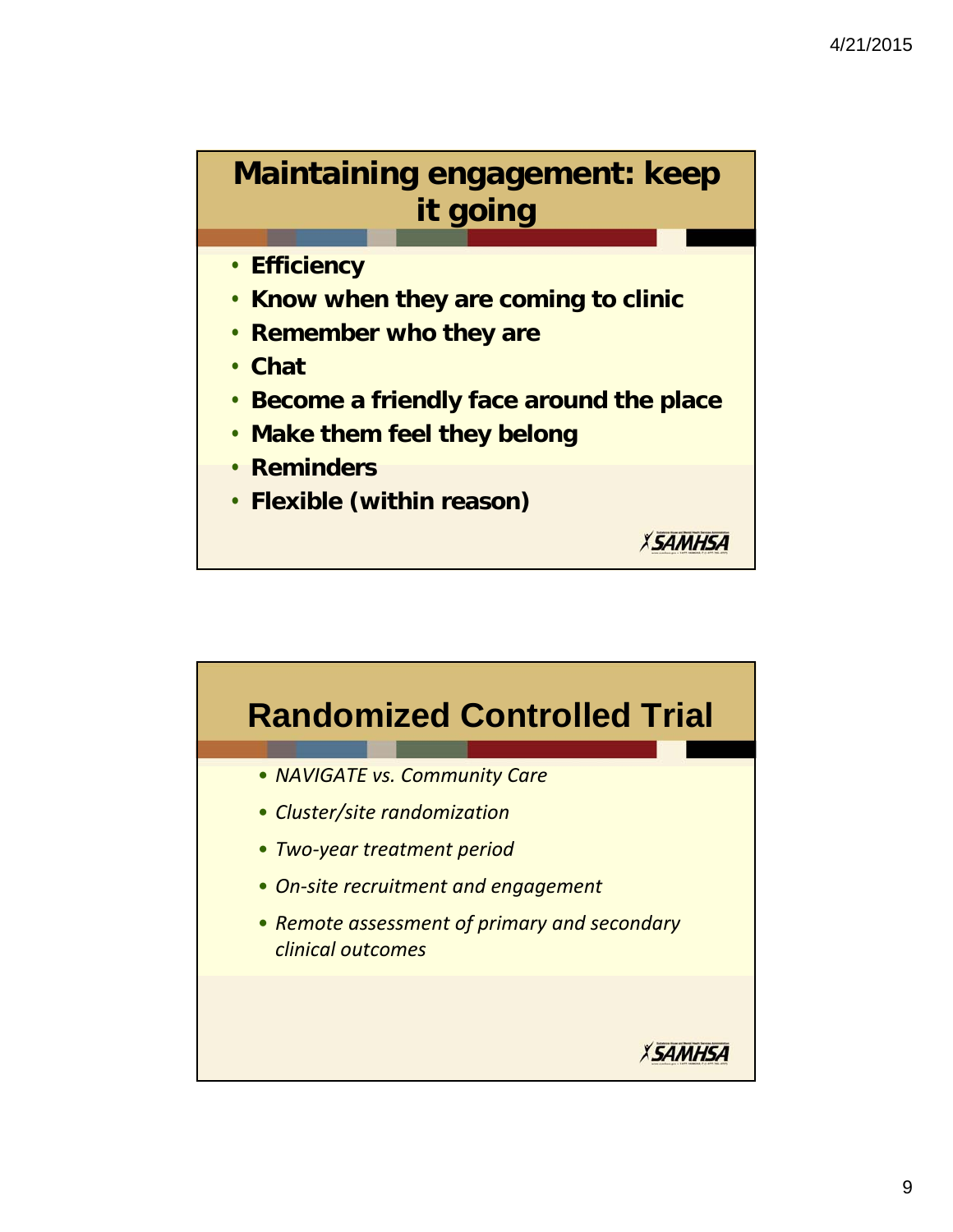

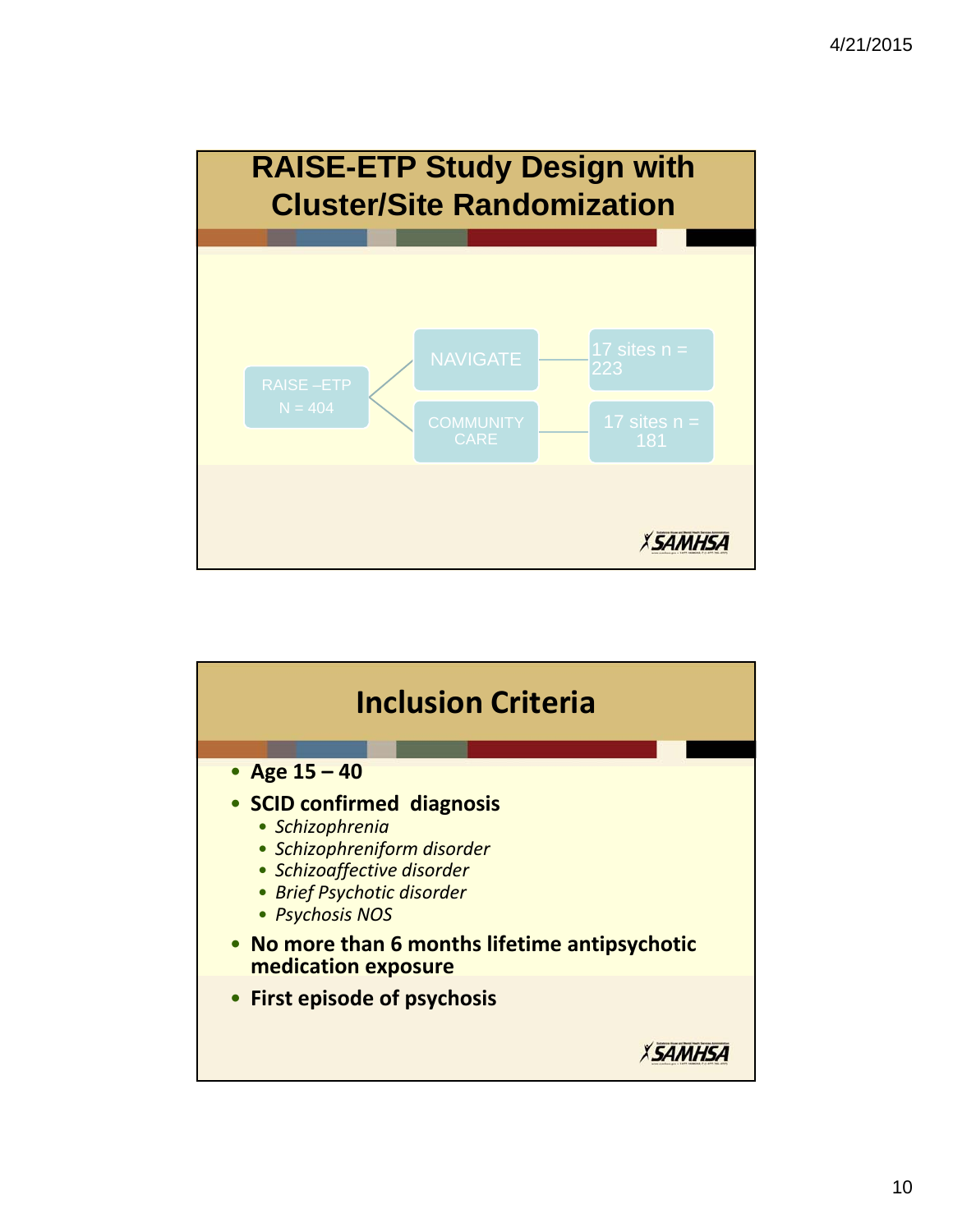

| <b>Demographics</b><br><b>Adjusted for cluster design</b> |                 |                       |         |  |  |  |  |
|-----------------------------------------------------------|-----------------|-----------------------|---------|--|--|--|--|
|                                                           | <b>NAVIGATE</b> | <b>Community Care</b> | p-value |  |  |  |  |
| <b>Age and Gender</b>                                     |                 |                       |         |  |  |  |  |
| Age (mean)                                                | 23.5            | 23.2                  |         |  |  |  |  |
| Males (%)                                                 | 77.6            | 66.2                  | .05     |  |  |  |  |
| Race                                                      |                 |                       |         |  |  |  |  |
| White (%)                                                 | 65.9            | 49.9                  |         |  |  |  |  |
| African American (%)                                      | 25.4            | 44.1                  |         |  |  |  |  |
| Other (%)                                                 | 8.7             | 6.0                   |         |  |  |  |  |
| <b>Role Functioning</b>                                   |                 |                       |         |  |  |  |  |
| In school (%)                                             | 14.9            | 25.5                  | .03     |  |  |  |  |
| Working (%)                                               | 12.6            | 16.6                  |         |  |  |  |  |
| <b>Prior Hospitalization (%)</b>                          | 76.2            | 81.6                  | .05     |  |  |  |  |
|                                                           |                 |                       |         |  |  |  |  |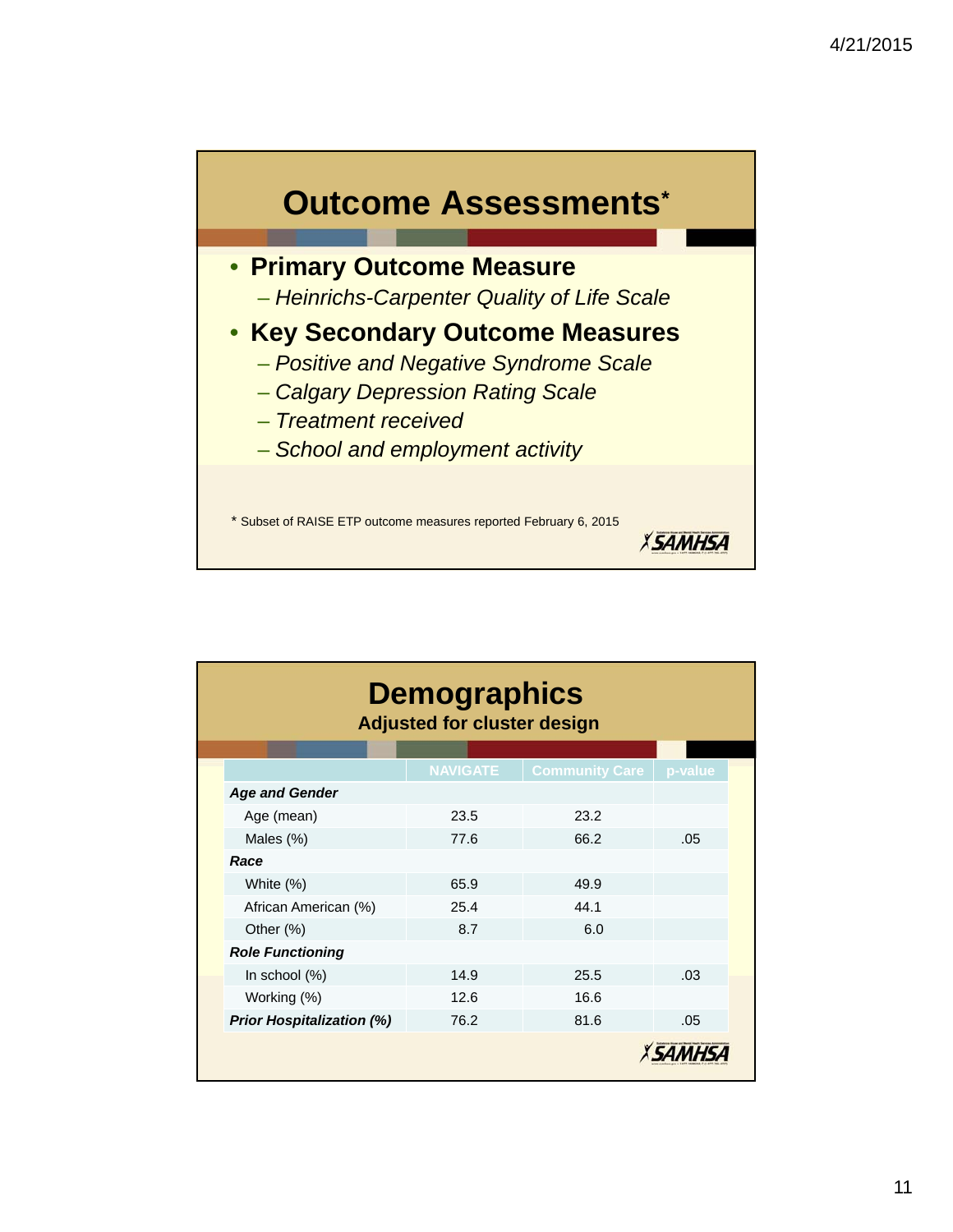

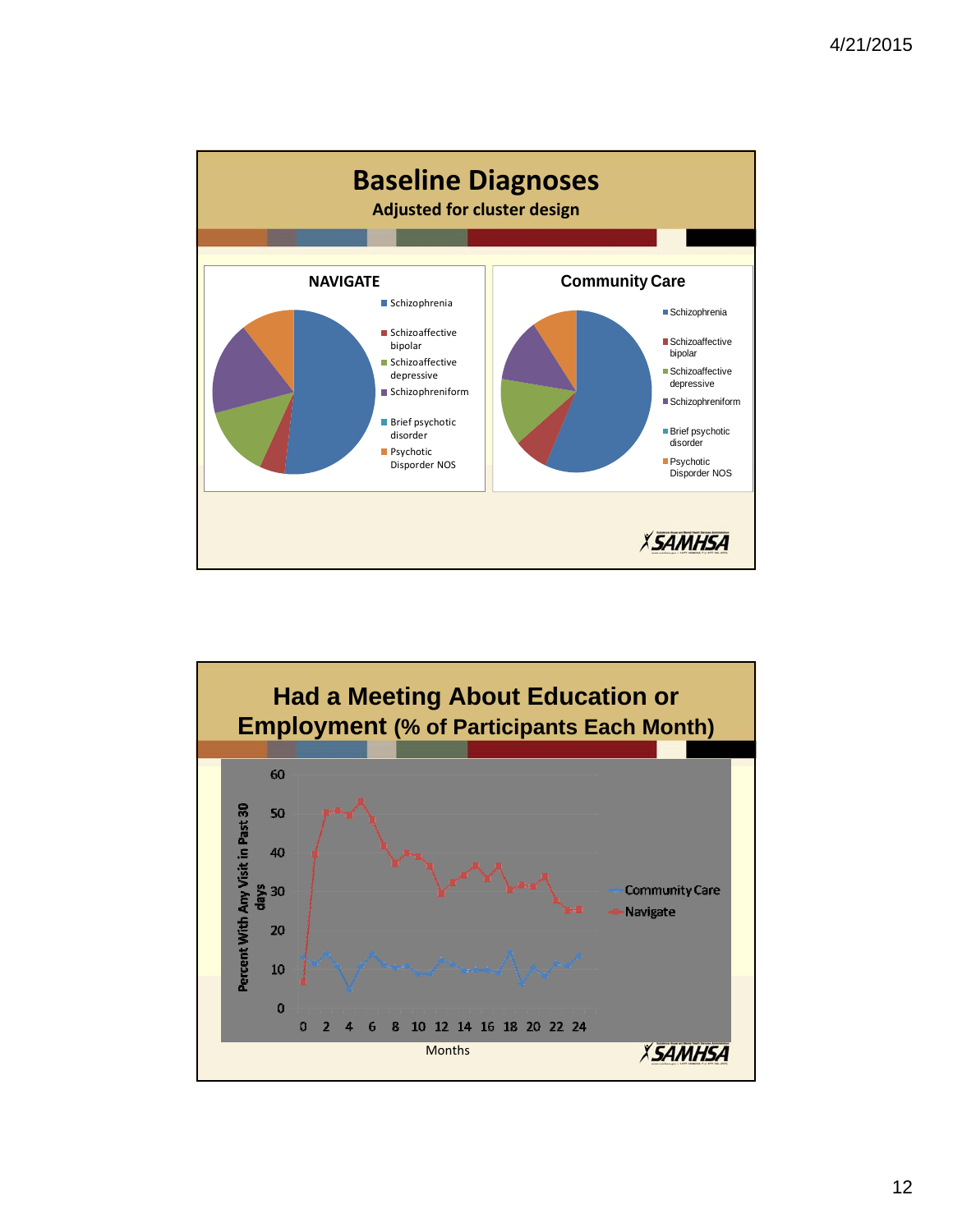

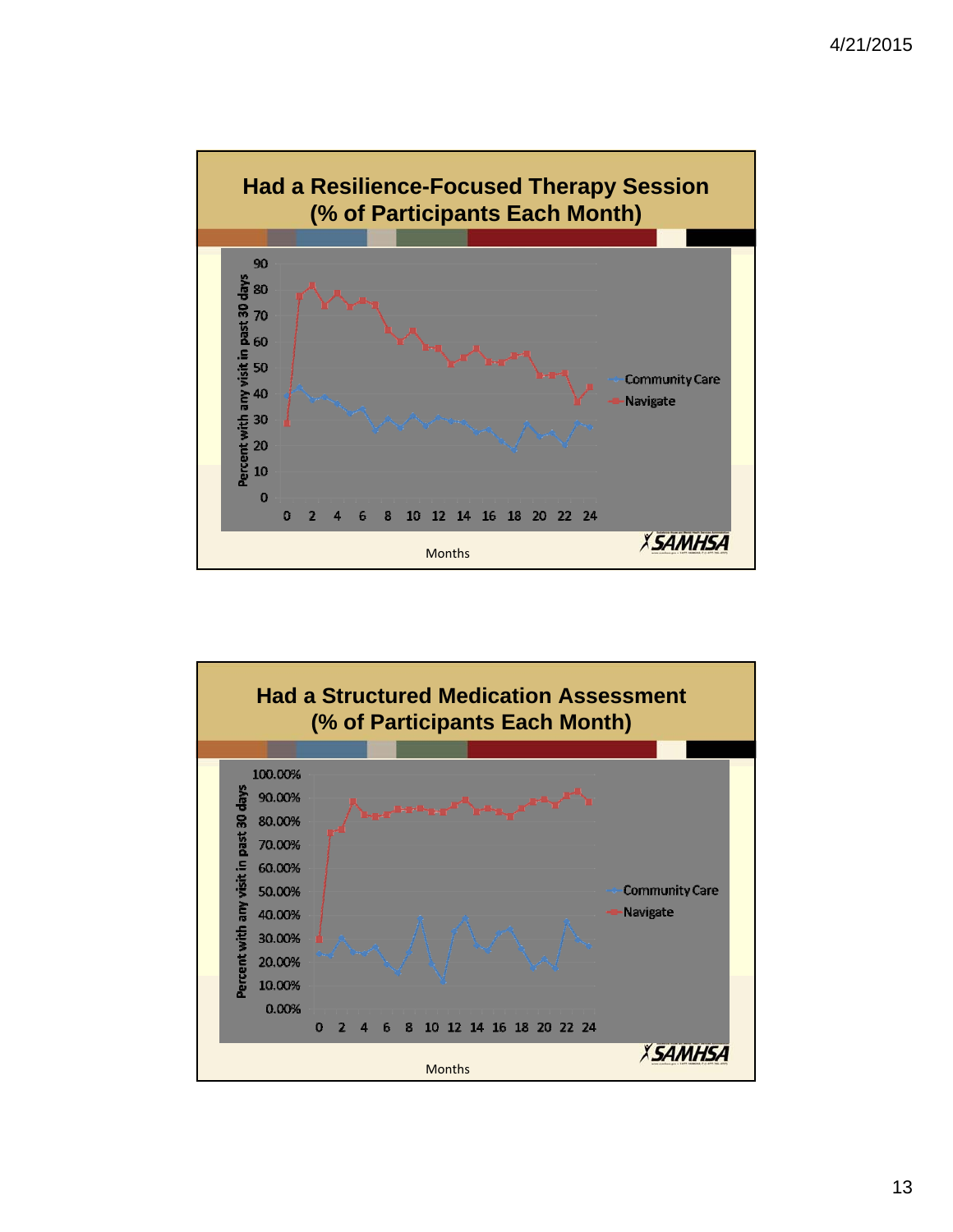

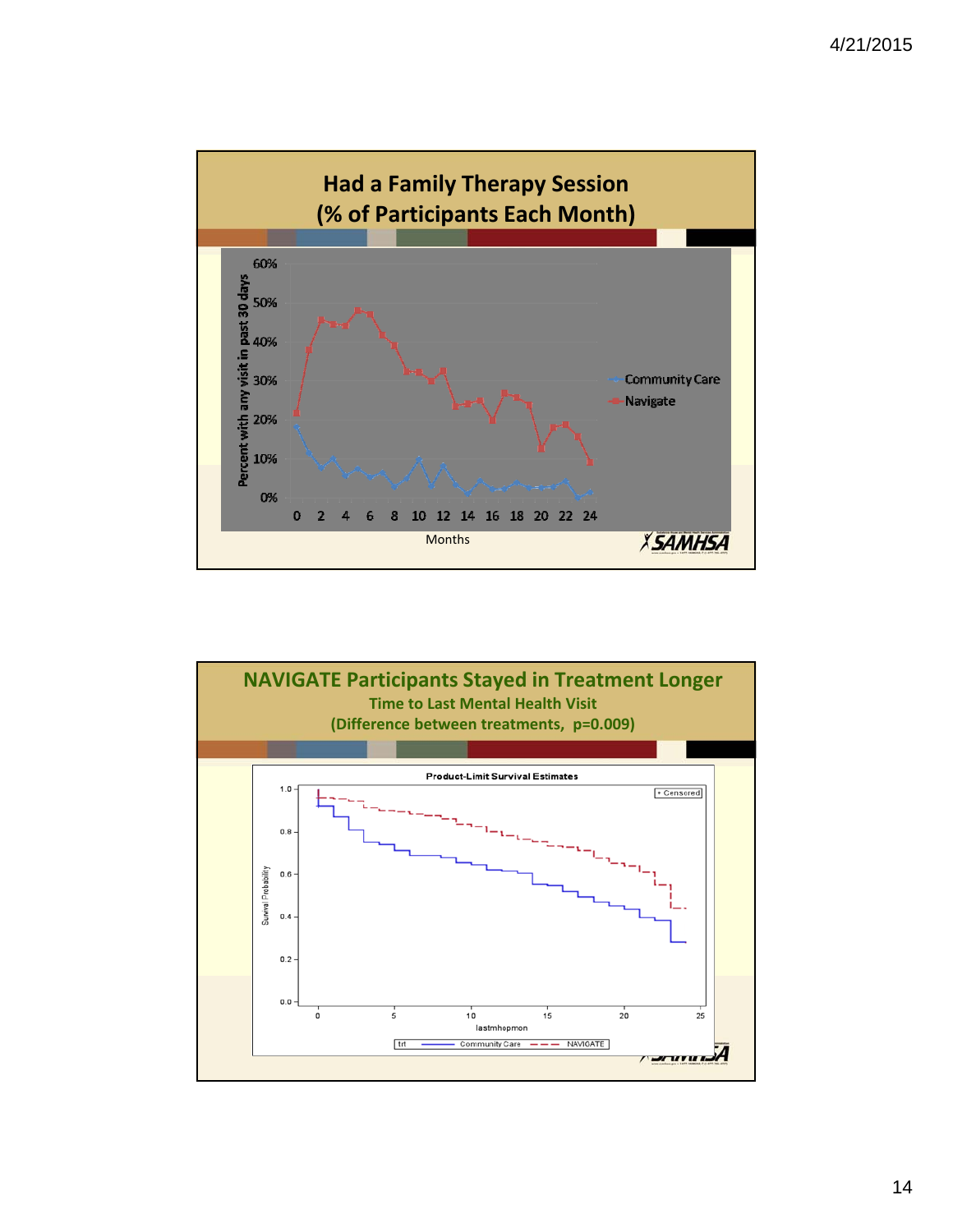

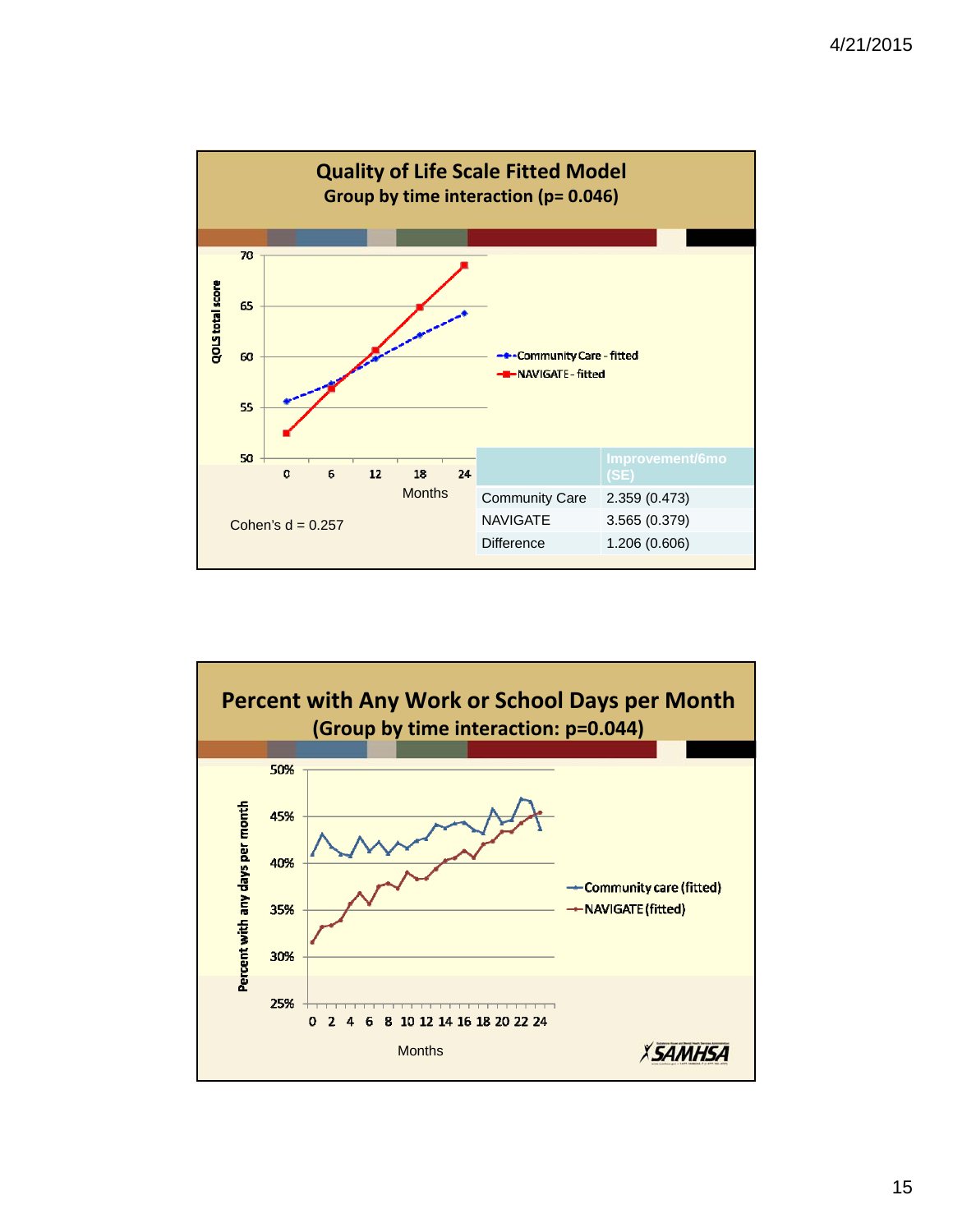#### **Conclusions**

- **Recipients of NAVIGATE were significantly more likely to remain in treatment and experienced significantly greater improvement in the primary outcome measure (i.e., quality of life).**
- **They were more likely to be working or going to school.**
- **NAVIGATE participants showed a significantly greater degree of symptom improvement during the first 6 months of treatment and maintained those gains over time.**
- **DUP appears to be an important factor in NAVIGATE effectiveness.**
- **These results show that a coordinated specialty care model can be implemented in a diverse range of community clinics and that the quality of life of first episode patients can be improved.**

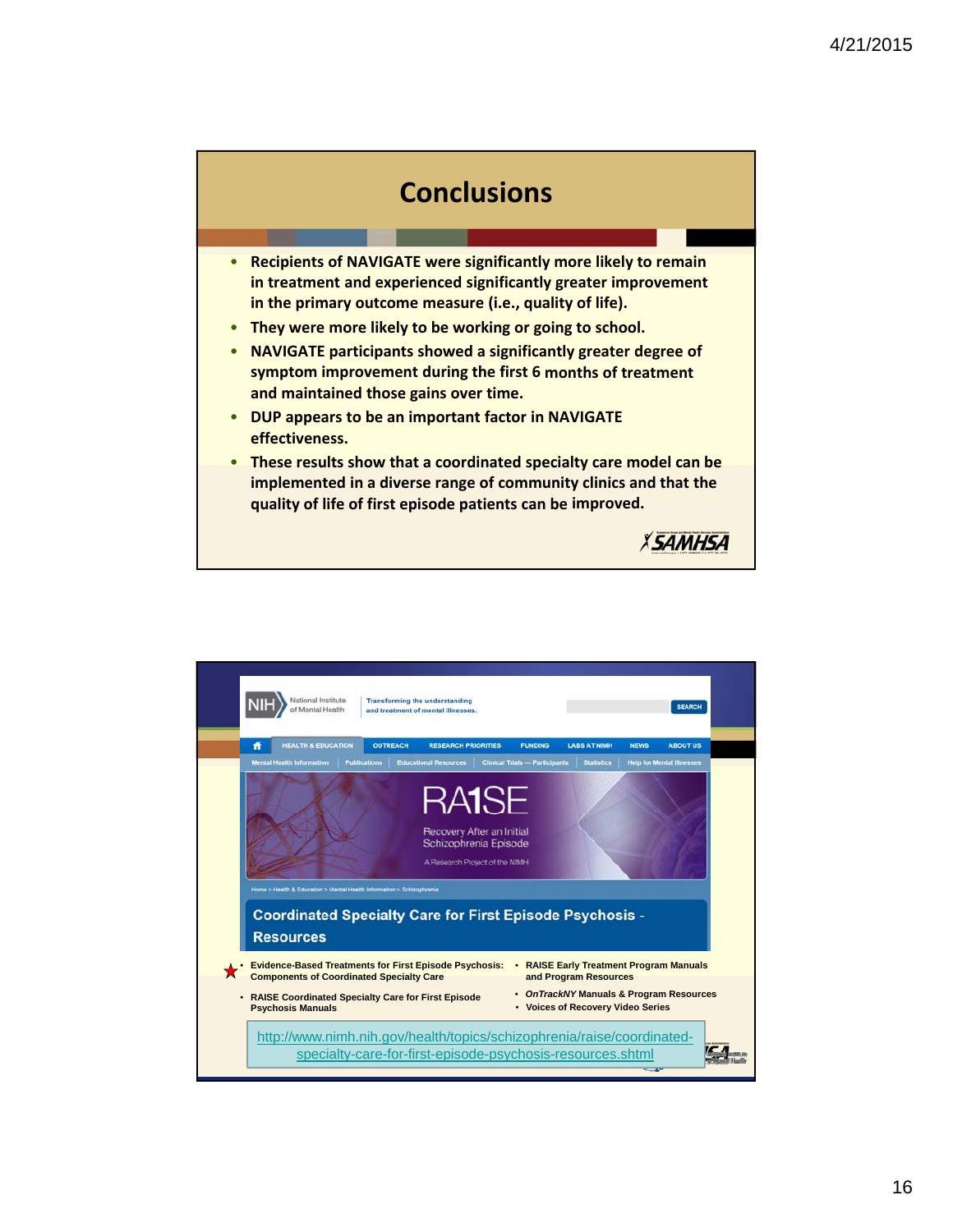

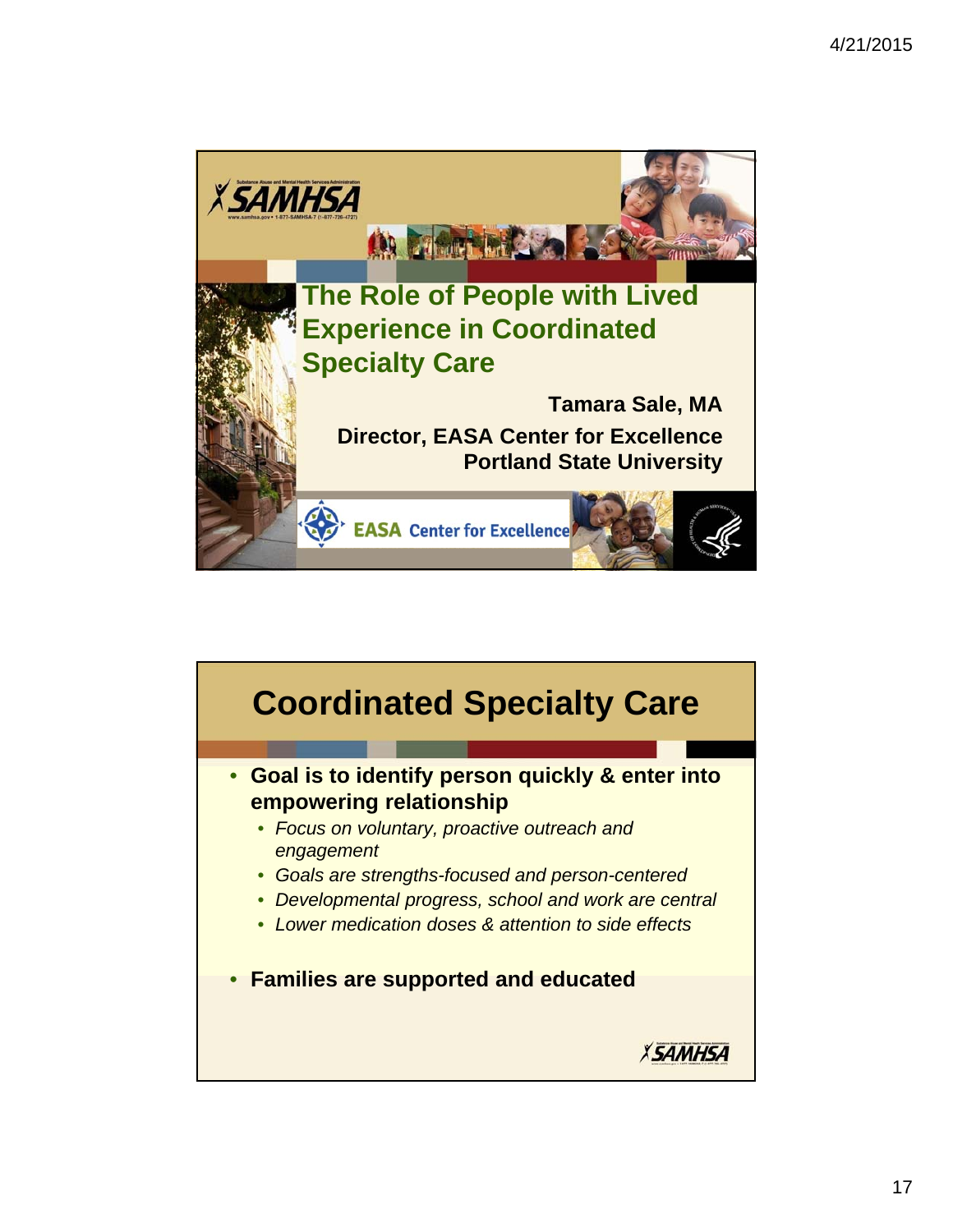

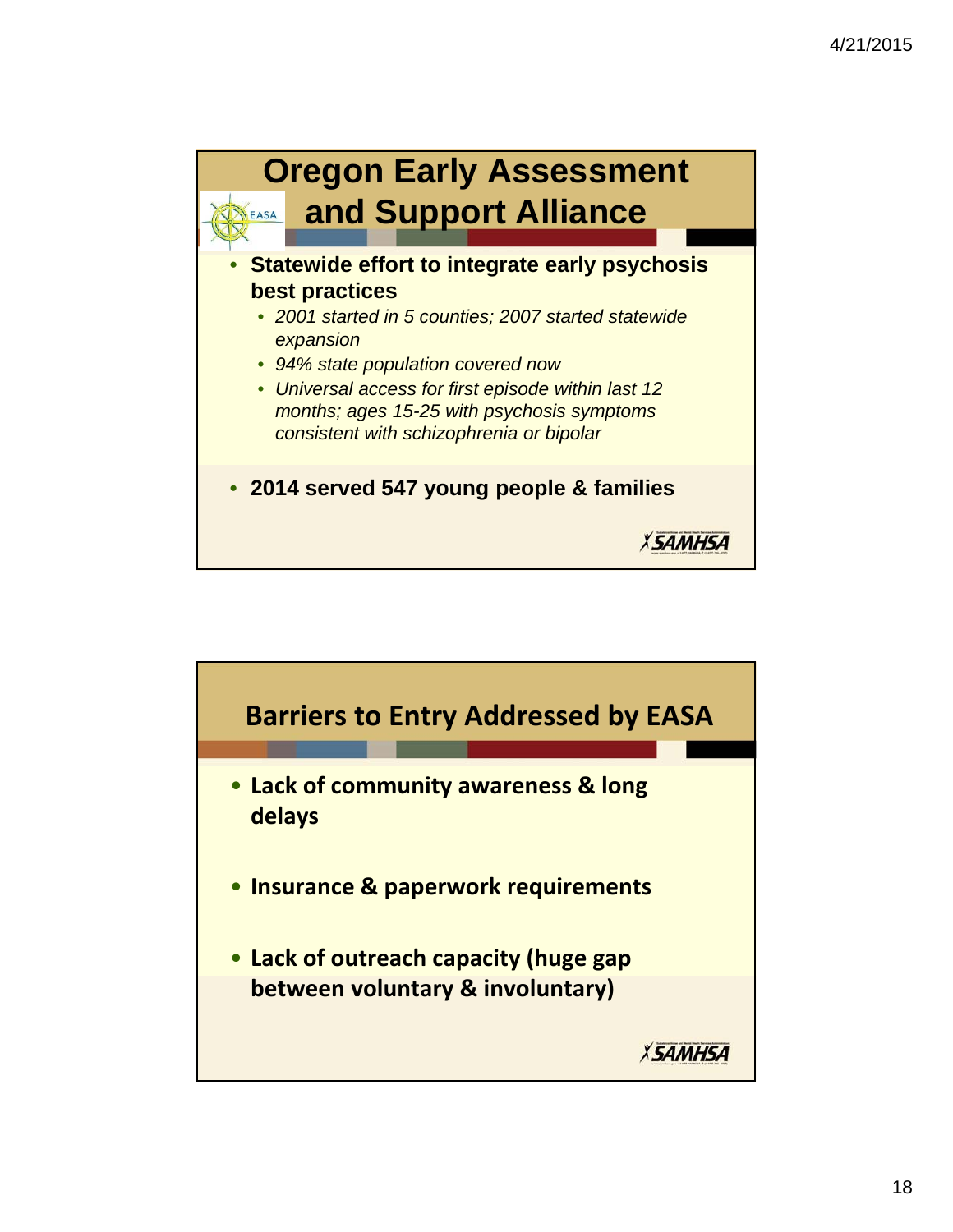

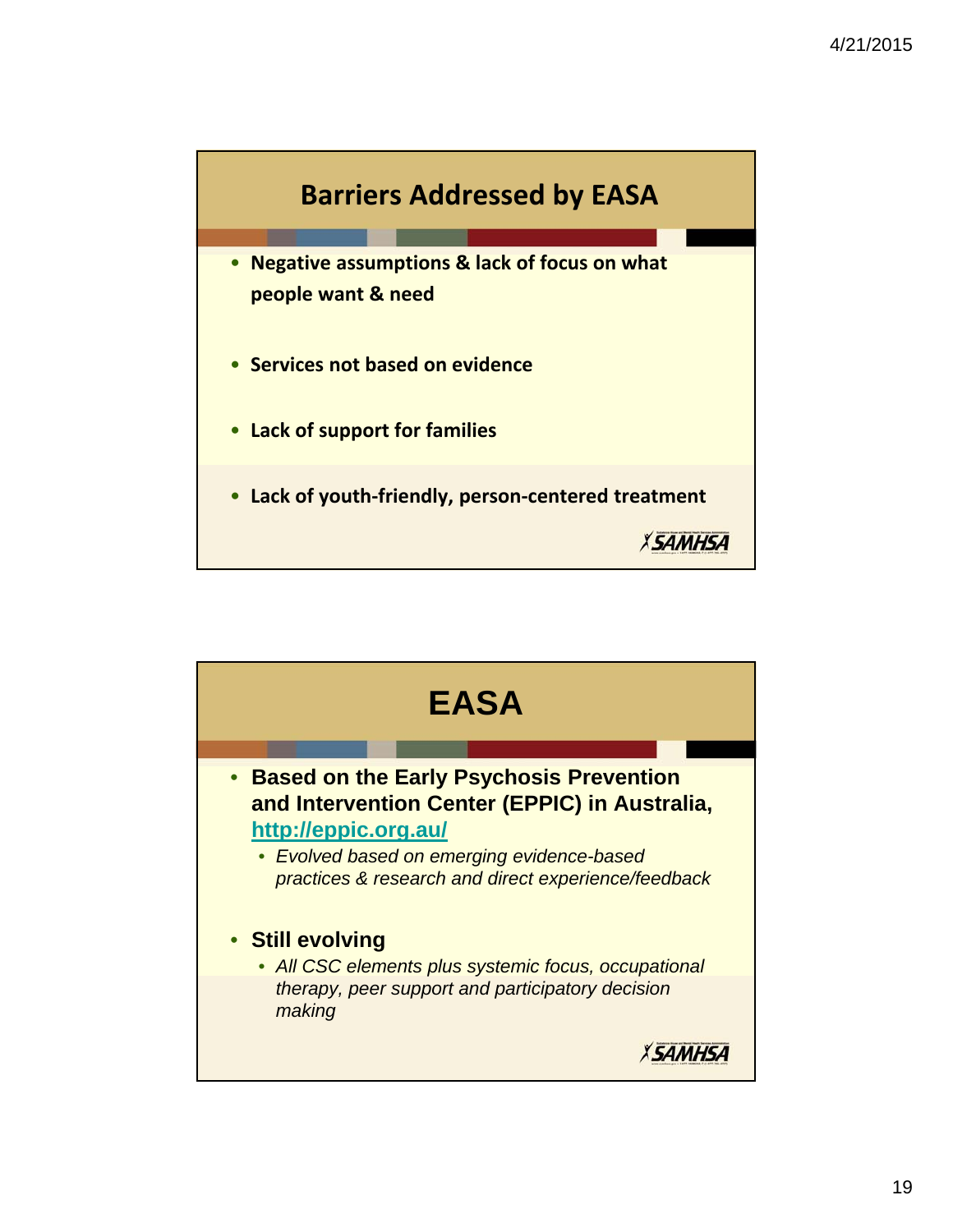## **The Role of Lived Experience in EASA**

• **People with lived experience played key roles on original design and oversight groups, on hiring committees**

- **Advisors and teachers**
- **Advocates and partners**
- **Clinical team members & community partners**
	- *Peer support*
	- *Nursing*
	- *Research roles*
	- *Entering social work & occupational*

*therapy*

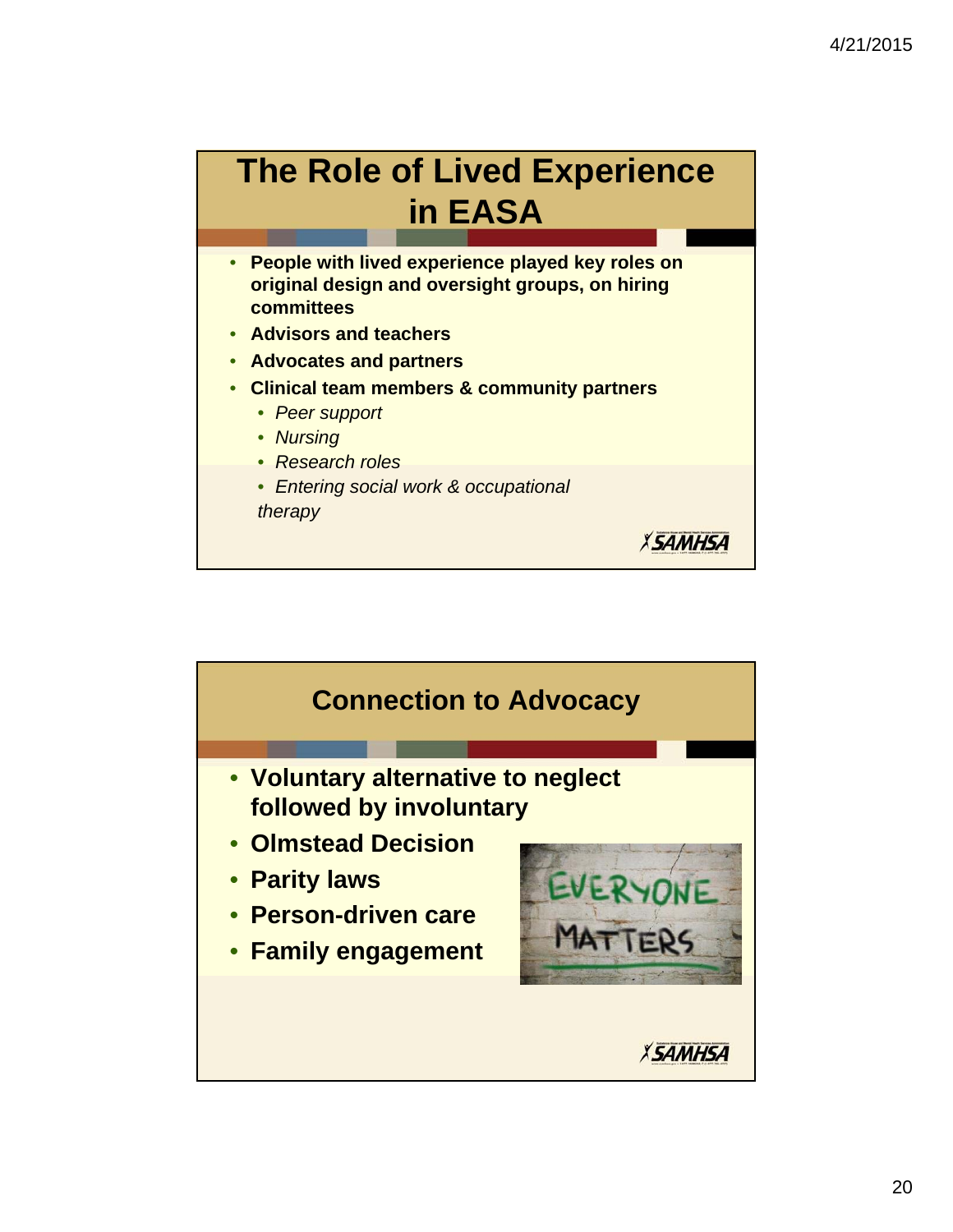

• **EASA practice guidelines, training, fidelity review emphasize:**

- *Participatory decision making at all levels*
	- *Hiring committees, oversight, requesting feedback, agency boards, etc.*

- *Feedback-informed treatment and personcentered planning*
- *Peer support formal and informal*
- *Ongoing involvement of graduates*

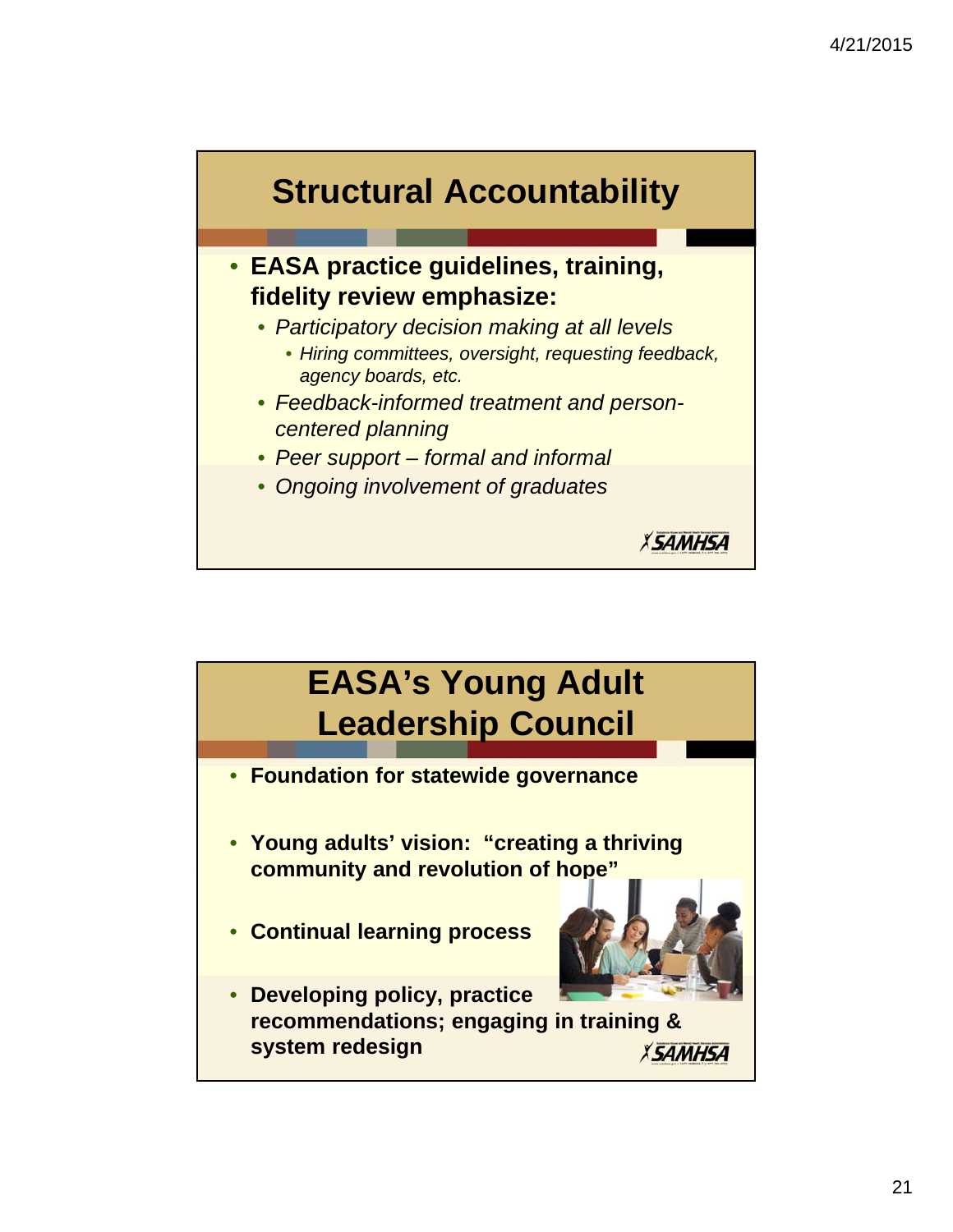

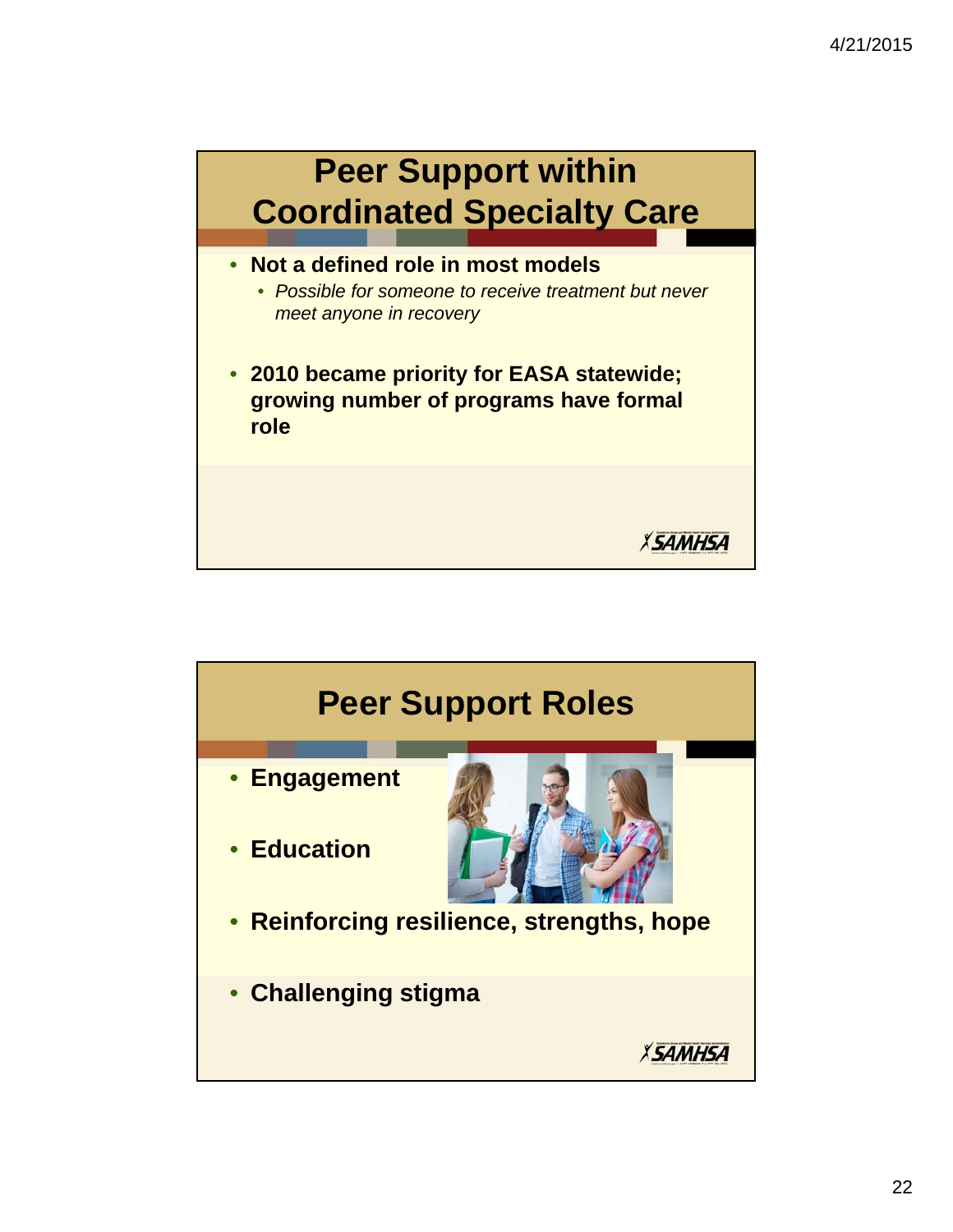

• **Positive outcomes being the norm**

- **People with lived experience play crucial roles throughout**
- **Early identification and effective care tie well to other priority areas & legal rights**

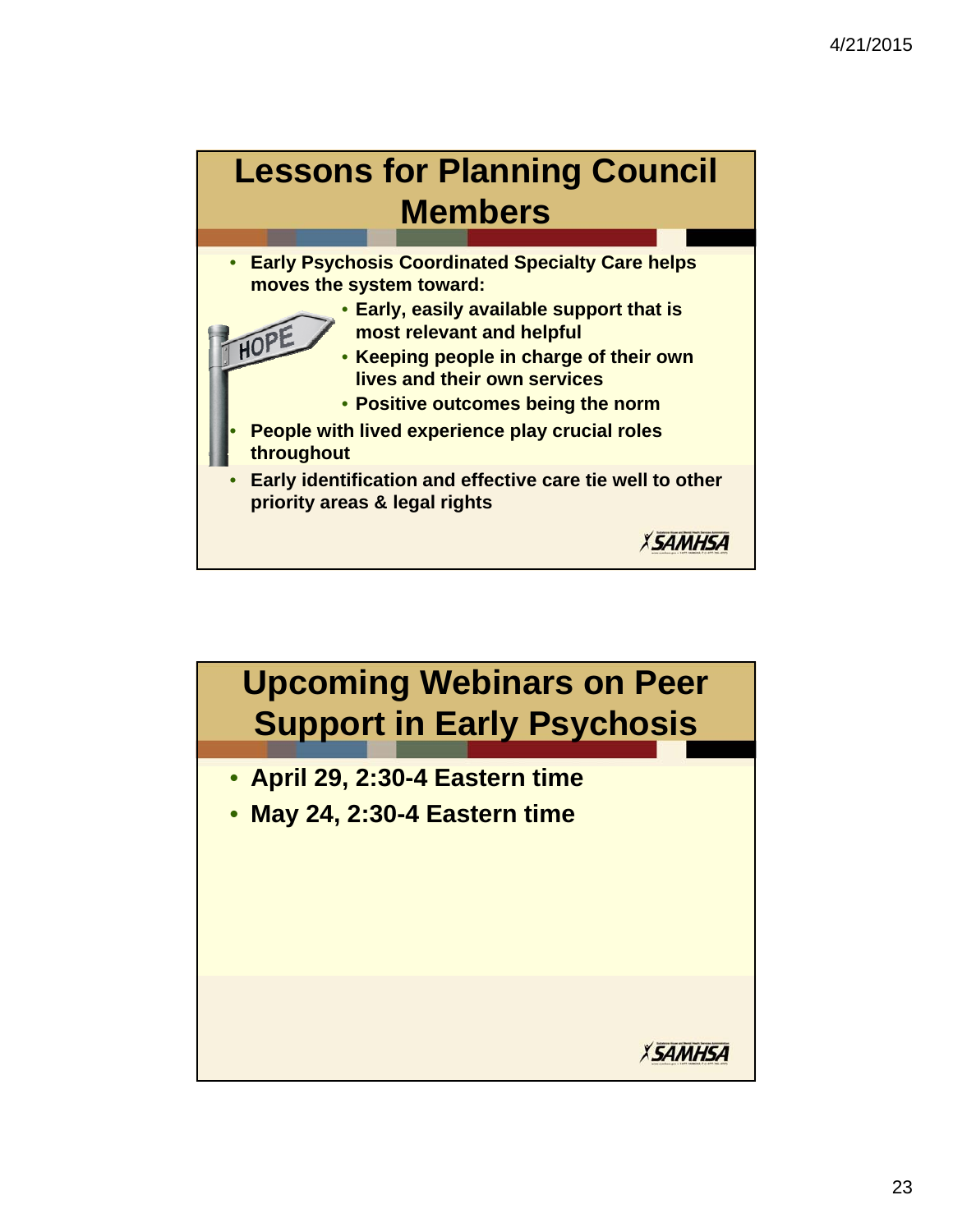

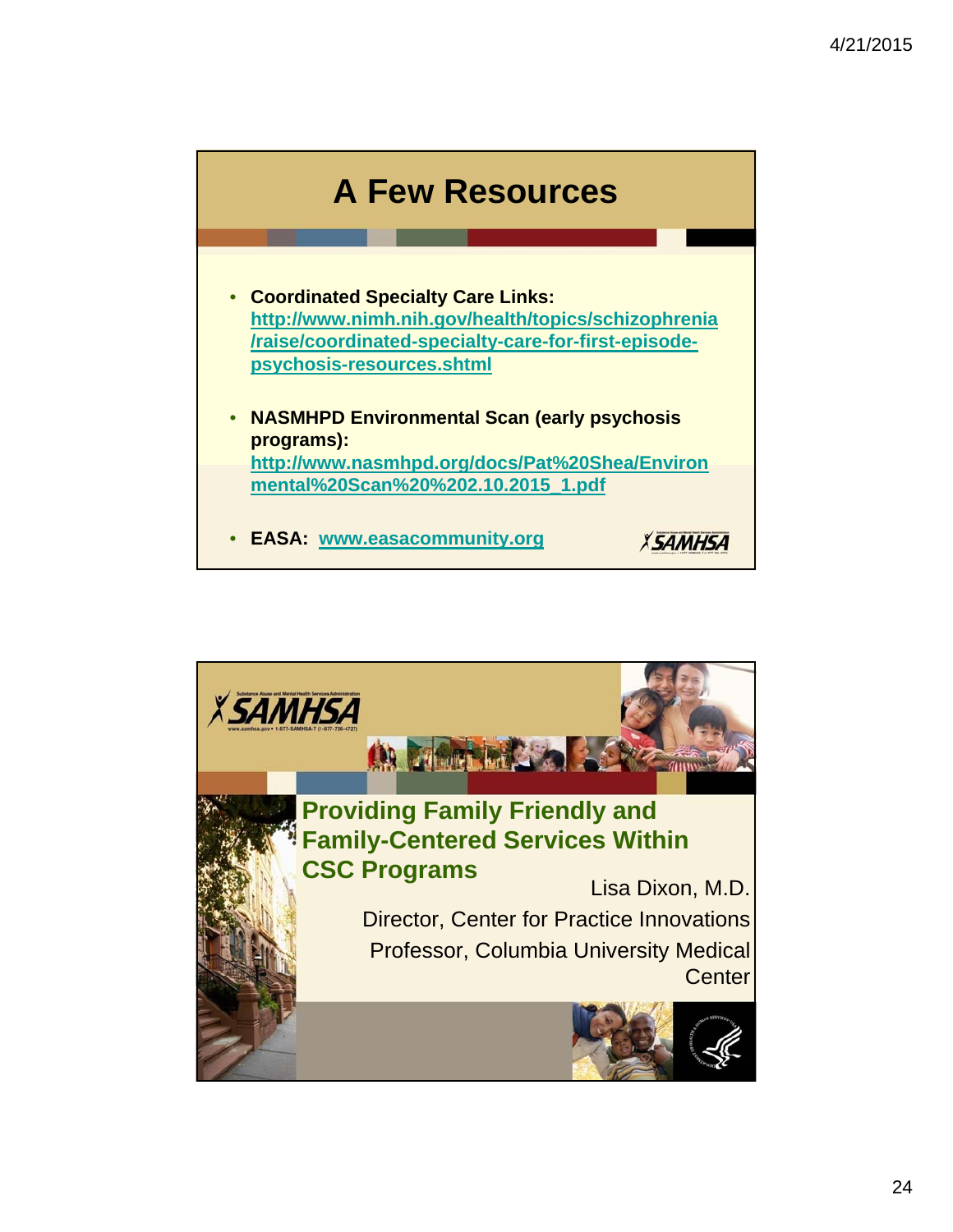



My health. My choices. My future.

OnTrackNY is an innovative treatment program for adolescents and young adults who recently have had unusual thoughts and behaviors or who have started hearing or seeing things that others don't. OnTrackNY helps people achieve their goals for school, work, and relationships.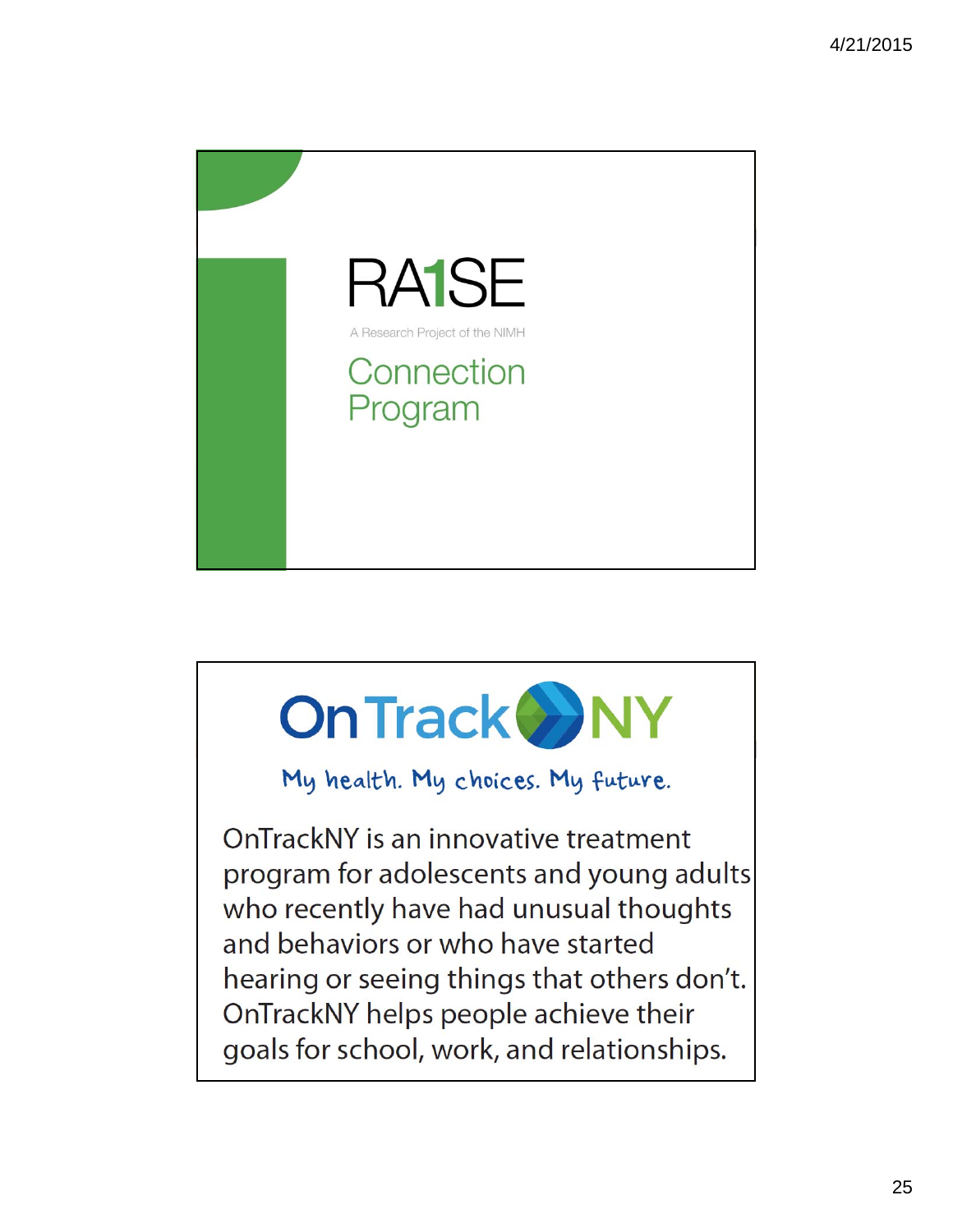

- When a young person faces mental health challenges, the family feels it too
- Family members can have a host of different feelings that are often overlooked
- Evidence suggests that considering the family and its experiences can have positive impact on the young person's journey towards recovery

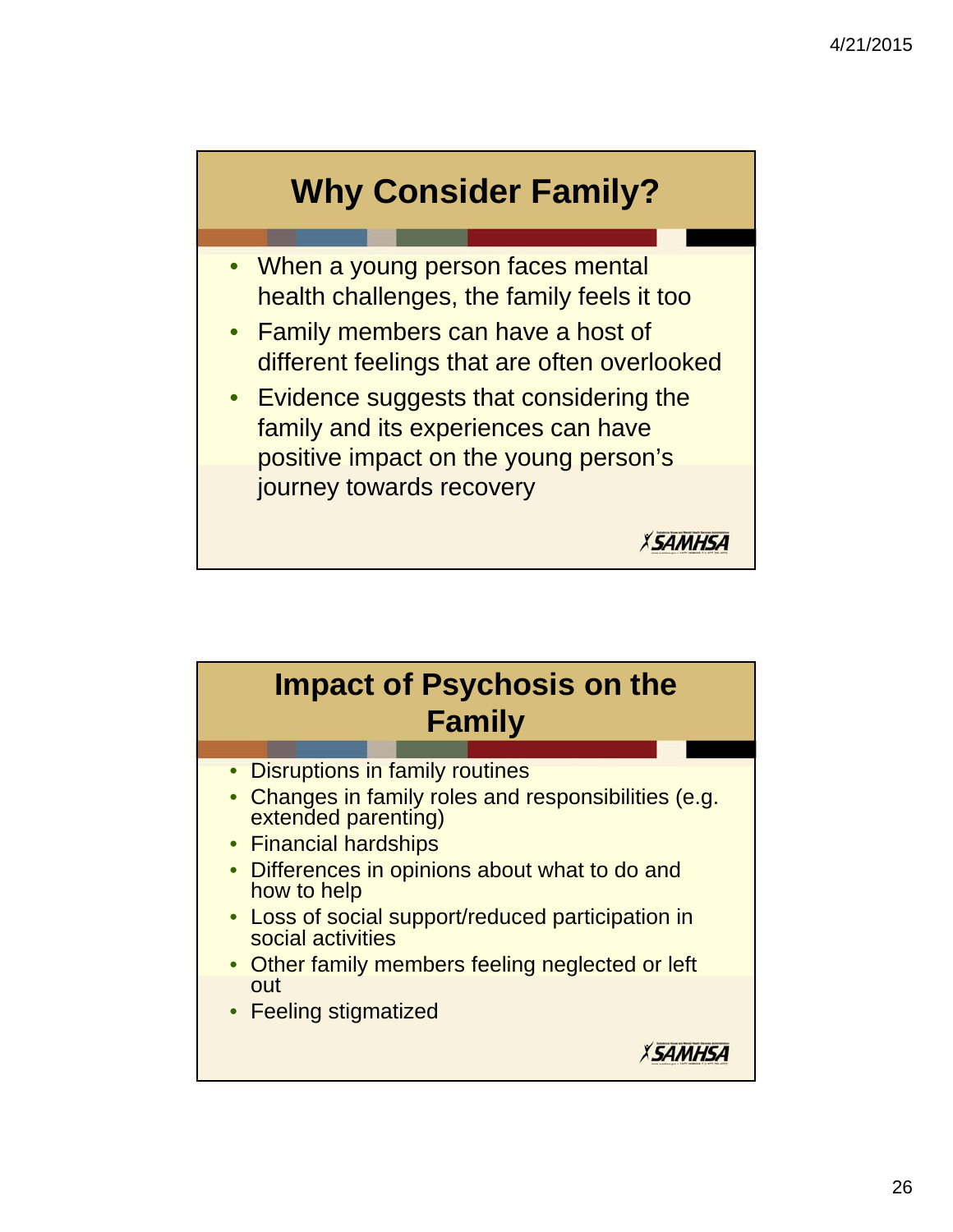

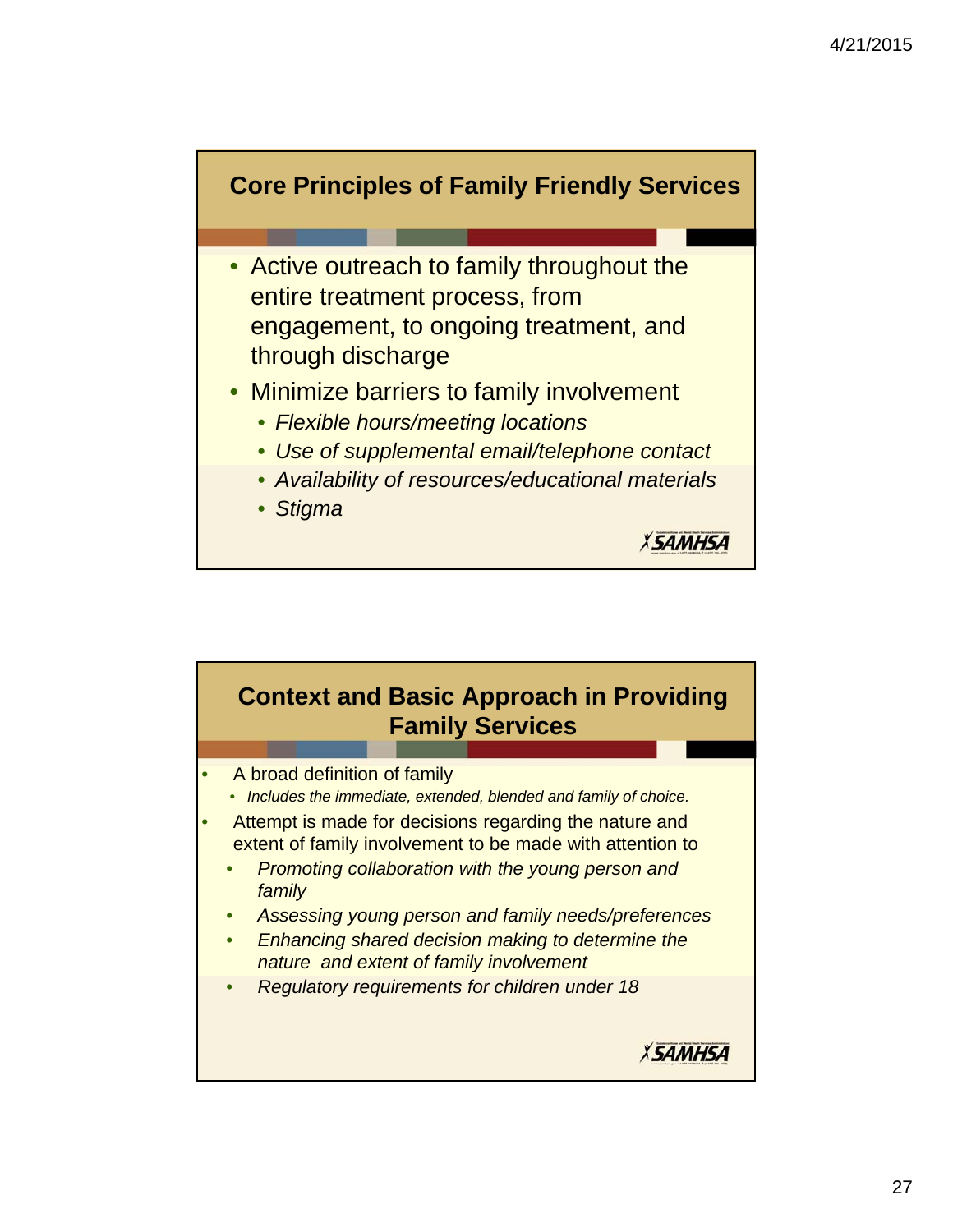

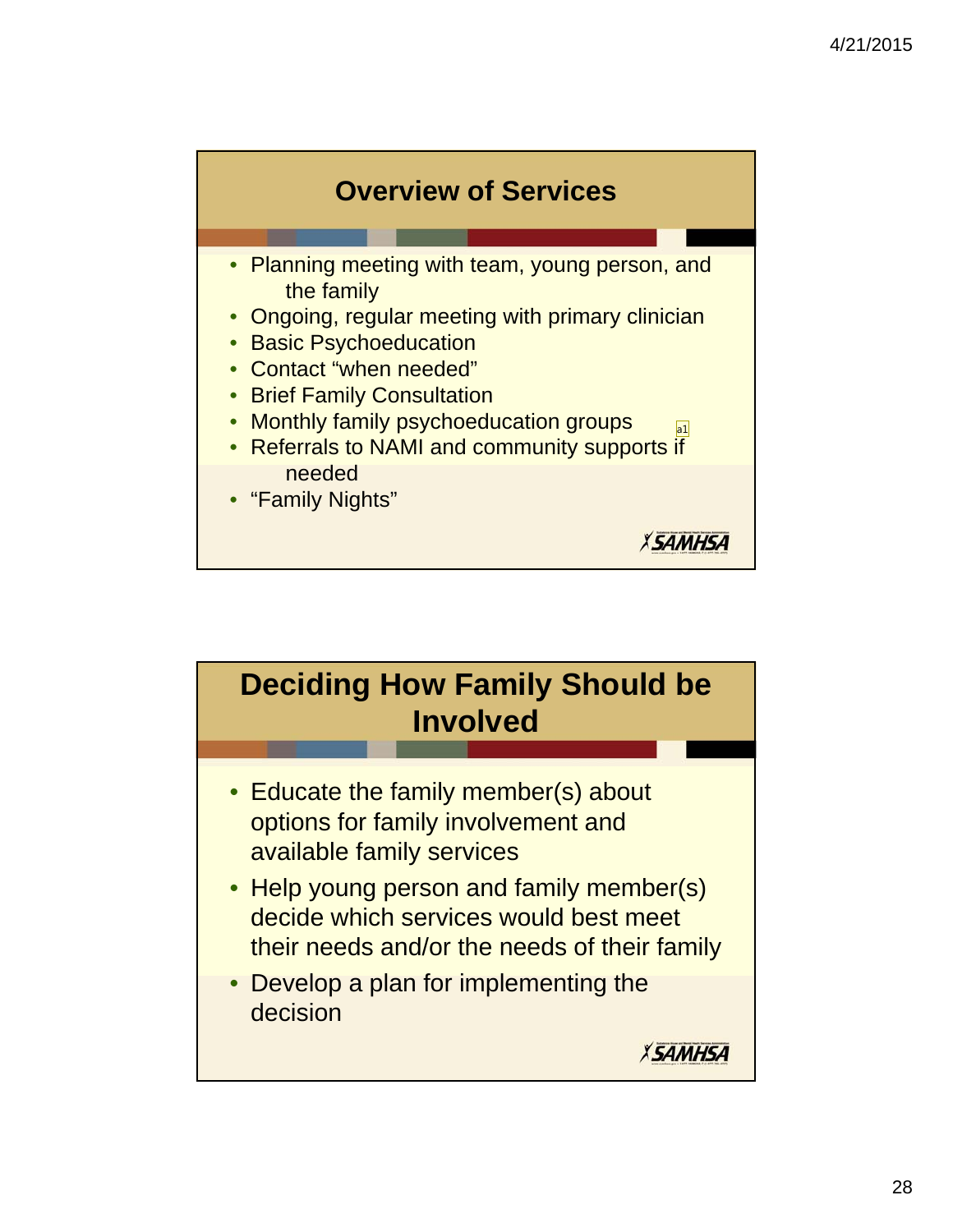**a1** do we want to separate these two since they are different amy, 9/11/2014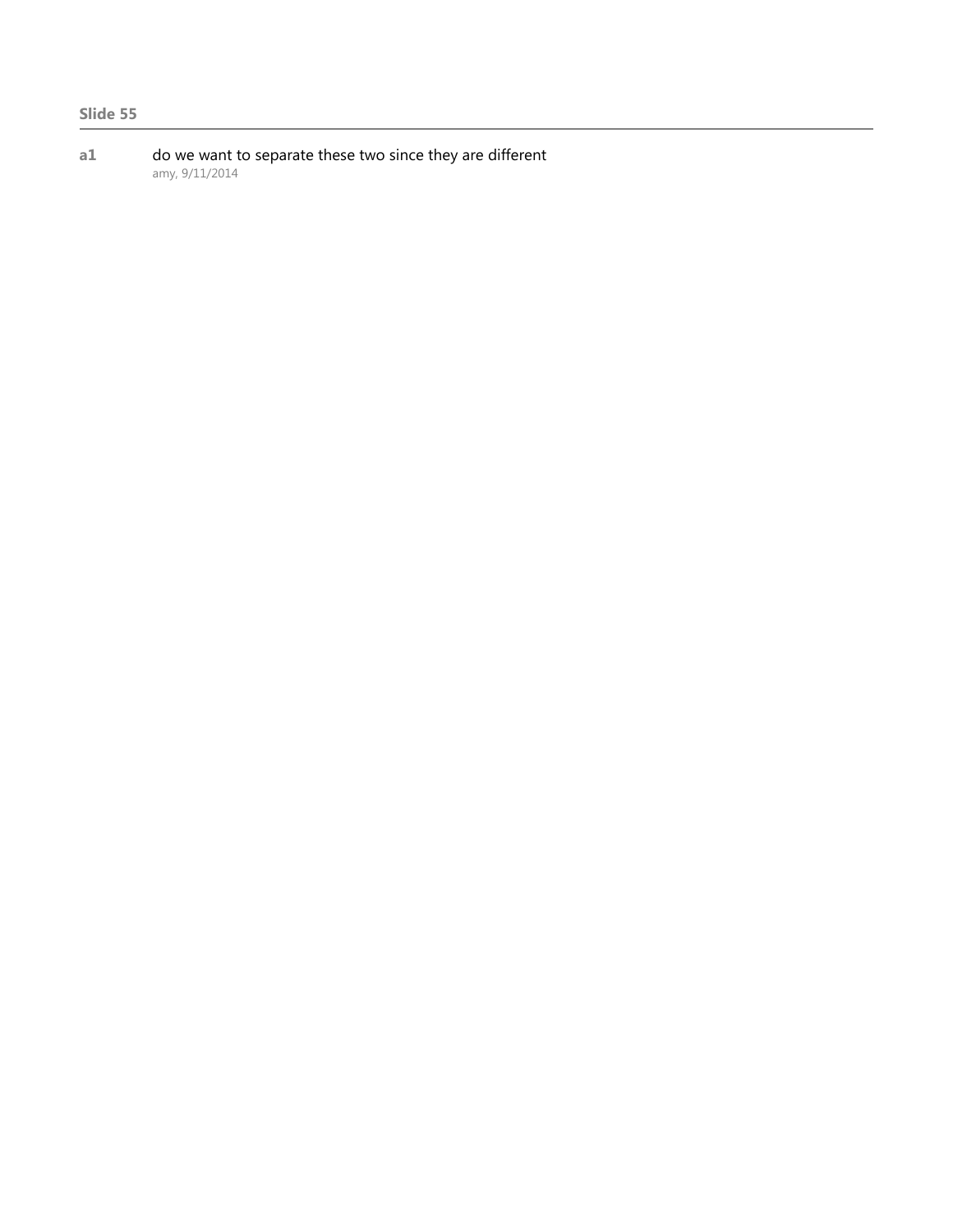

- Family and young person and team can benefit from meeting together to discuss progress and planning.
- Having everyone at a meeting promotes
	- *collaboration and care integration*
- **Facilitates** 
	- *Communication (gets everyone on the same page)*
	- *Opportunities for problem solving across bio-psychosocial domains*

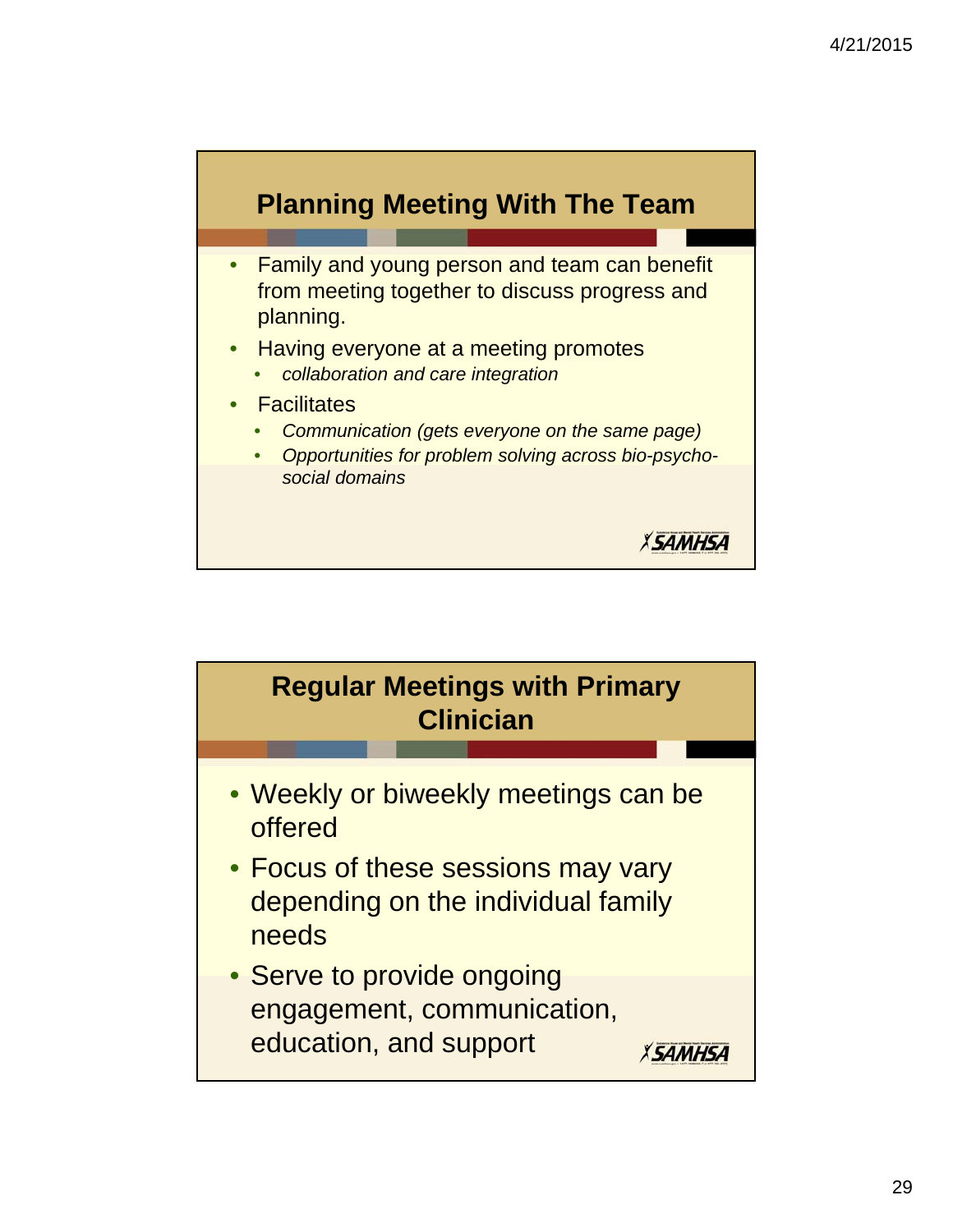

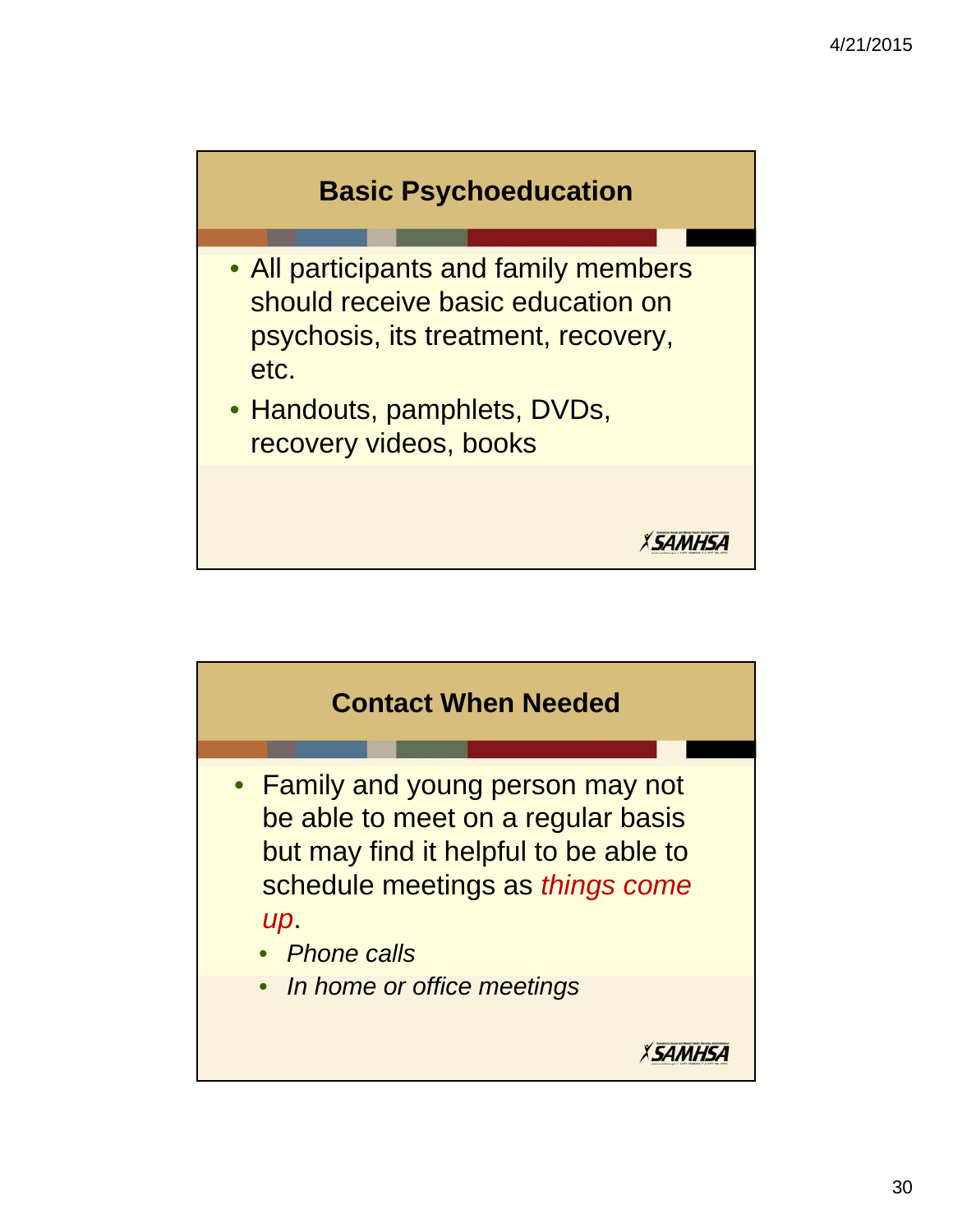





- Typically a structured program, administered by a trained mental health professional
- Lasting anywhere from 9 months up to 2 years
- When client and family preferences are taken into account can lead to greater family participation (Dixon et al, 2013)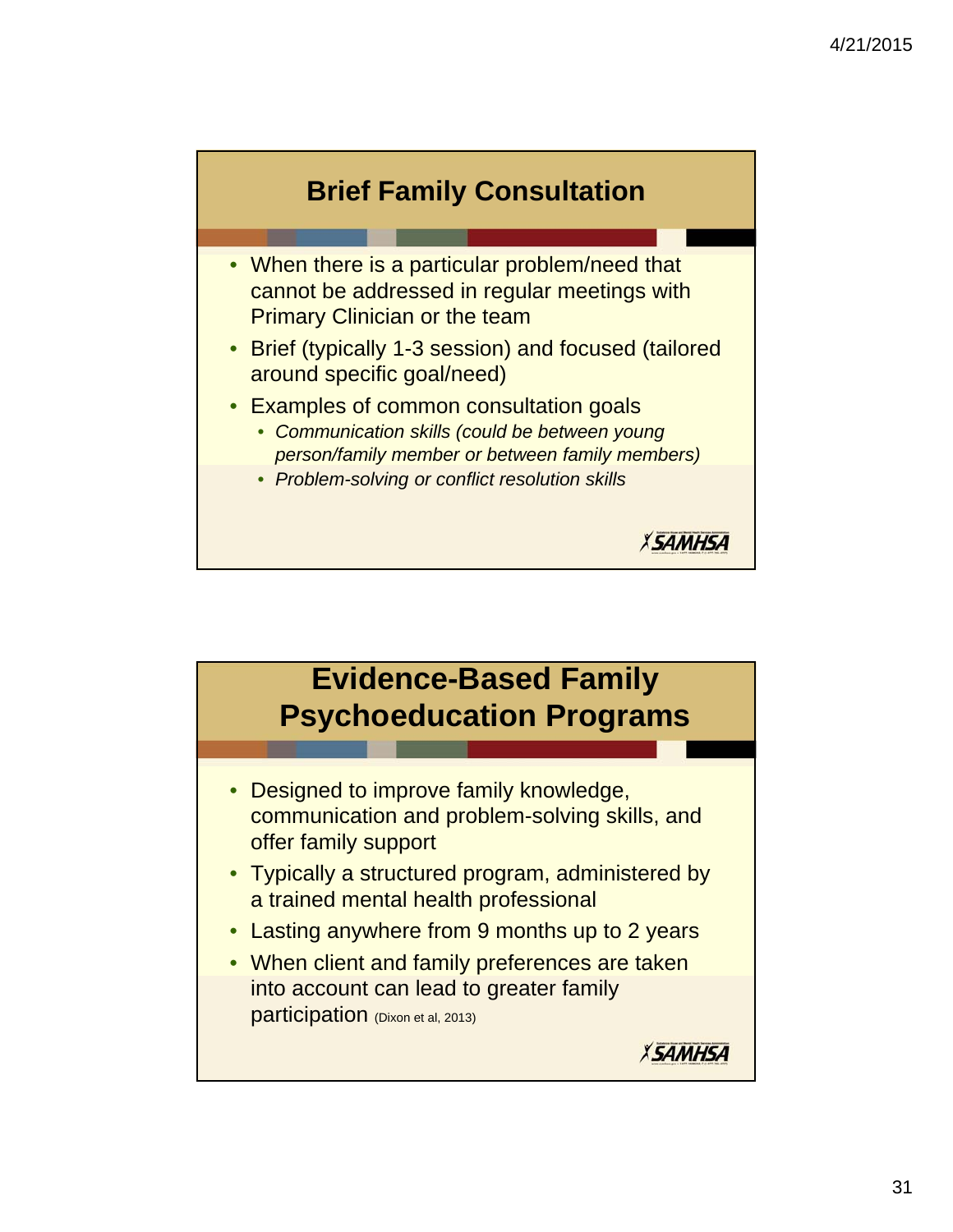#### **Monthly Psychoeducational Groups**

- Conducted by Recovery Coach with assistance from Primary Clinician and other team members as appropriate
- Approximately 1  $\frac{1}{2}$  hours in length
- **Includes** 
	- *1) presentation of education/information and*
	- *2) discussion of any family problems/ issues, problem solving strategies and skill building*
- Family members can attend with or without the young person

*XSAMHSA* 

• Rolling Admission

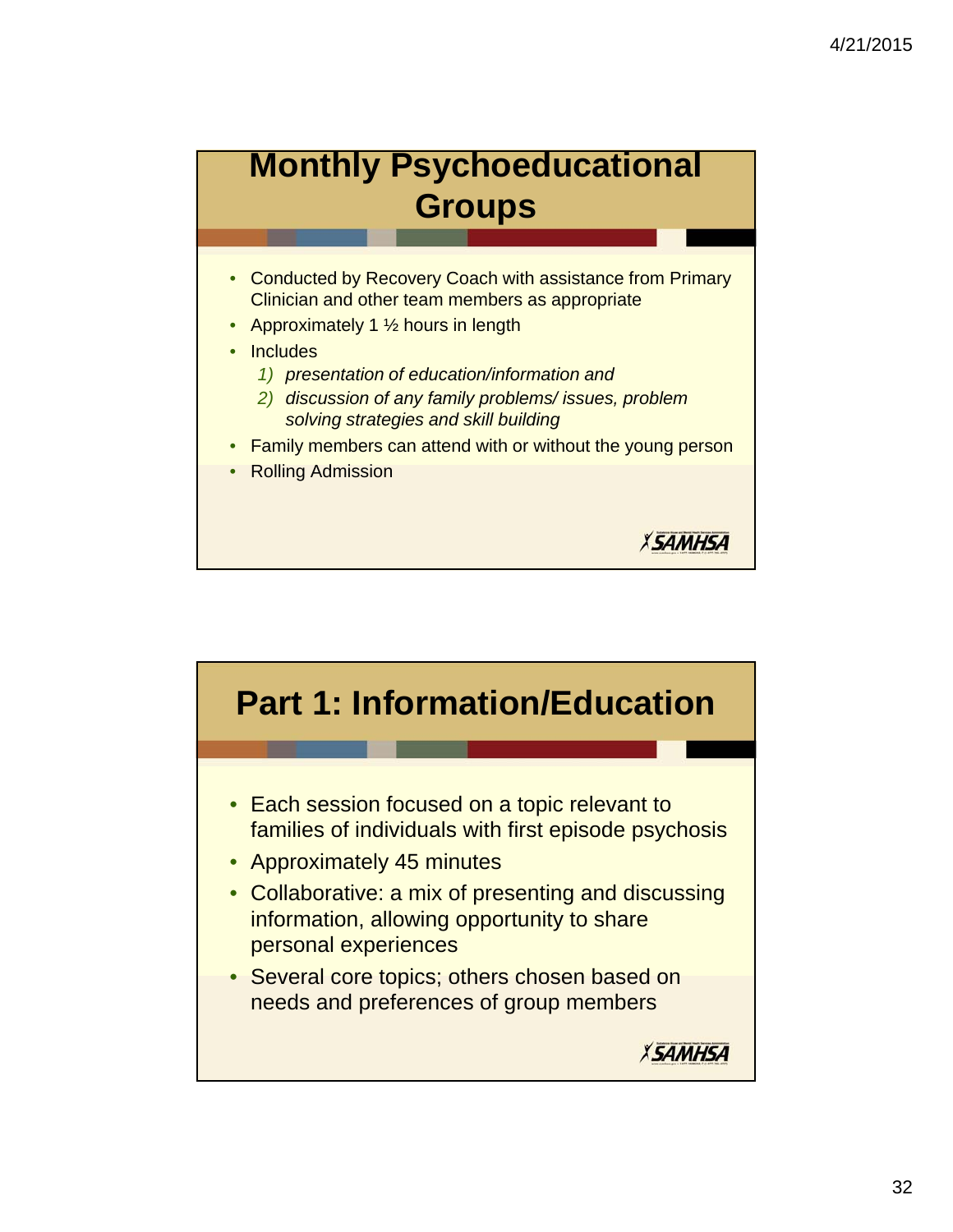

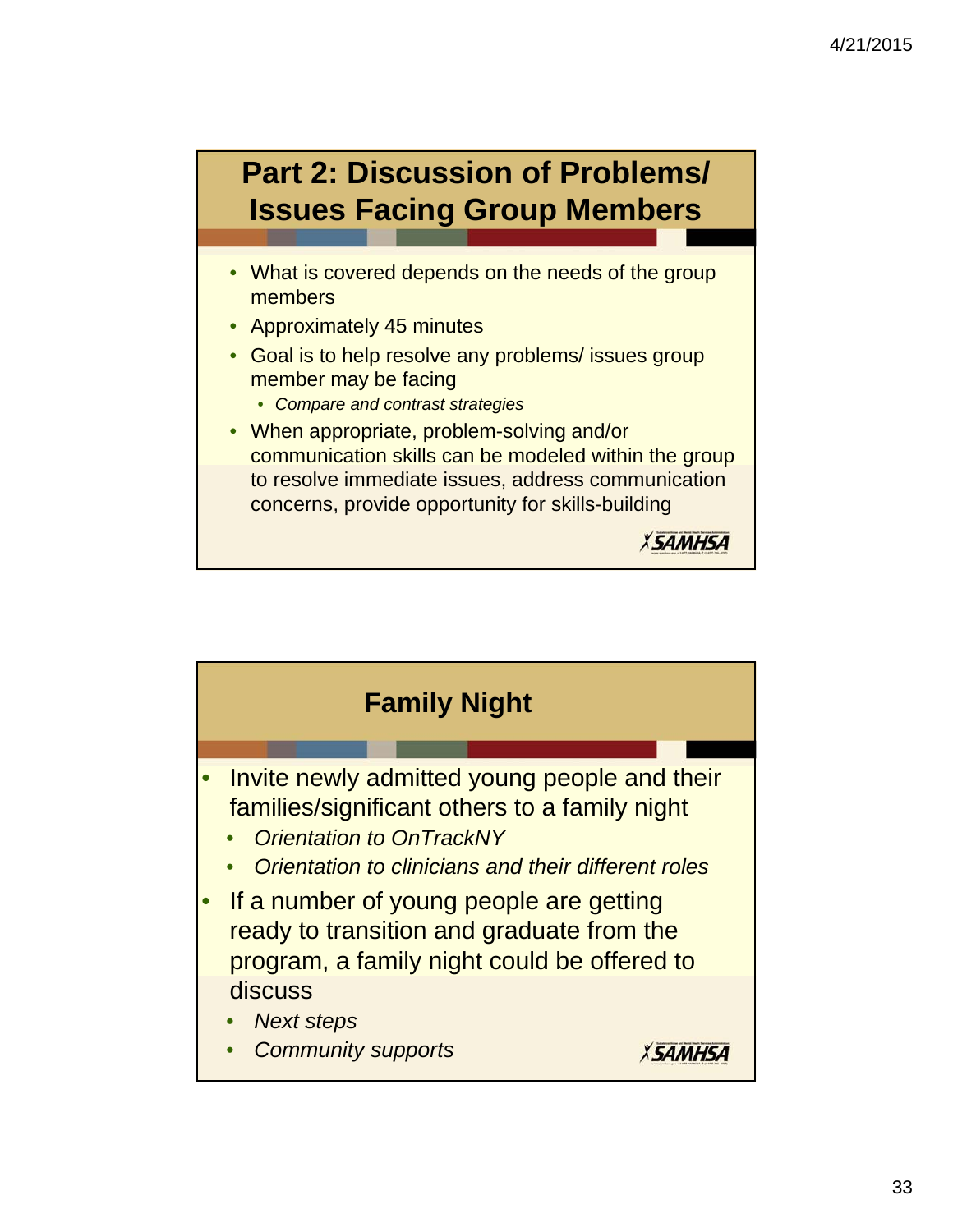

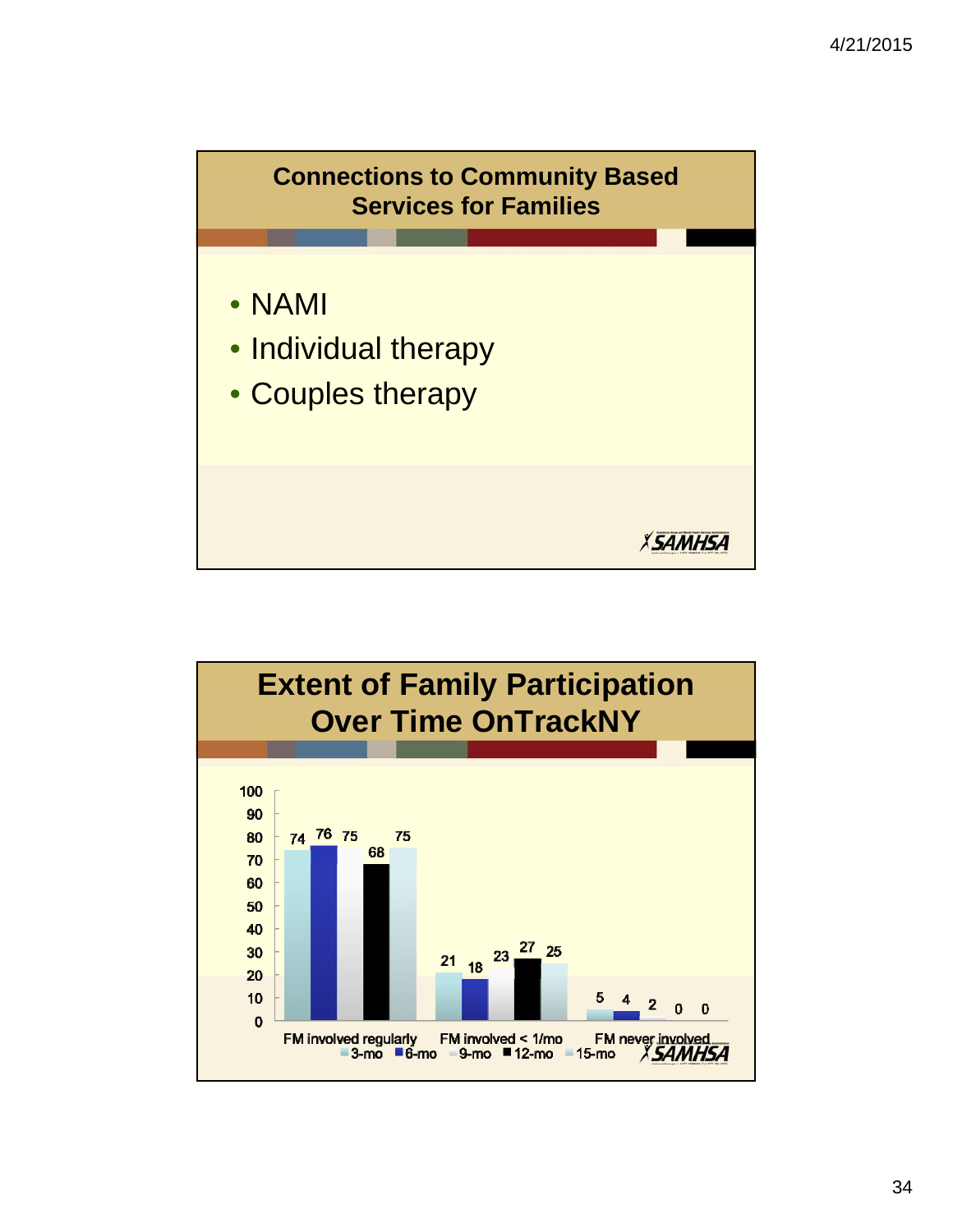|  | <b>RAISE Connection Engagement Study</b><br>Overview |                                   |                                              |        |       |  |  |  |  |
|--|------------------------------------------------------|-----------------------------------|----------------------------------------------|--------|-------|--|--|--|--|
|  |                                                      |                                   |                                              |        |       |  |  |  |  |
|  |                                                      |                                   | <b>Interviewed</b><br><b>NY</b><br><b>MD</b> |        | Total |  |  |  |  |
|  |                                                      |                                   | 4                                            | 5      | 9     |  |  |  |  |
|  | <b>Clients</b>                                       | well engaged, early in tenure     |                                              |        |       |  |  |  |  |
|  |                                                      | well engaged, late in tenure      | $\overline{4}$                               | 5      | 9     |  |  |  |  |
|  |                                                      | not well engaged, early in tenure | 1                                            | 4      | 5     |  |  |  |  |
|  |                                                      | not well engaged, late in tenure  | $\overline{4}$                               | 5      | 9     |  |  |  |  |
|  |                                                      |                                   |                                              | Total: | 32    |  |  |  |  |
|  | Family                                               | of well engaged client            | 4                                            | 5      | 9     |  |  |  |  |
|  | <b>Members</b>                                       | of client not well engaged        | $\overline{\mathbf{4}}$                      | 5      | 9     |  |  |  |  |
|  |                                                      |                                   |                                              | Total: | 18    |  |  |  |  |
|  |                                                      |                                   |                                              |        |       |  |  |  |  |

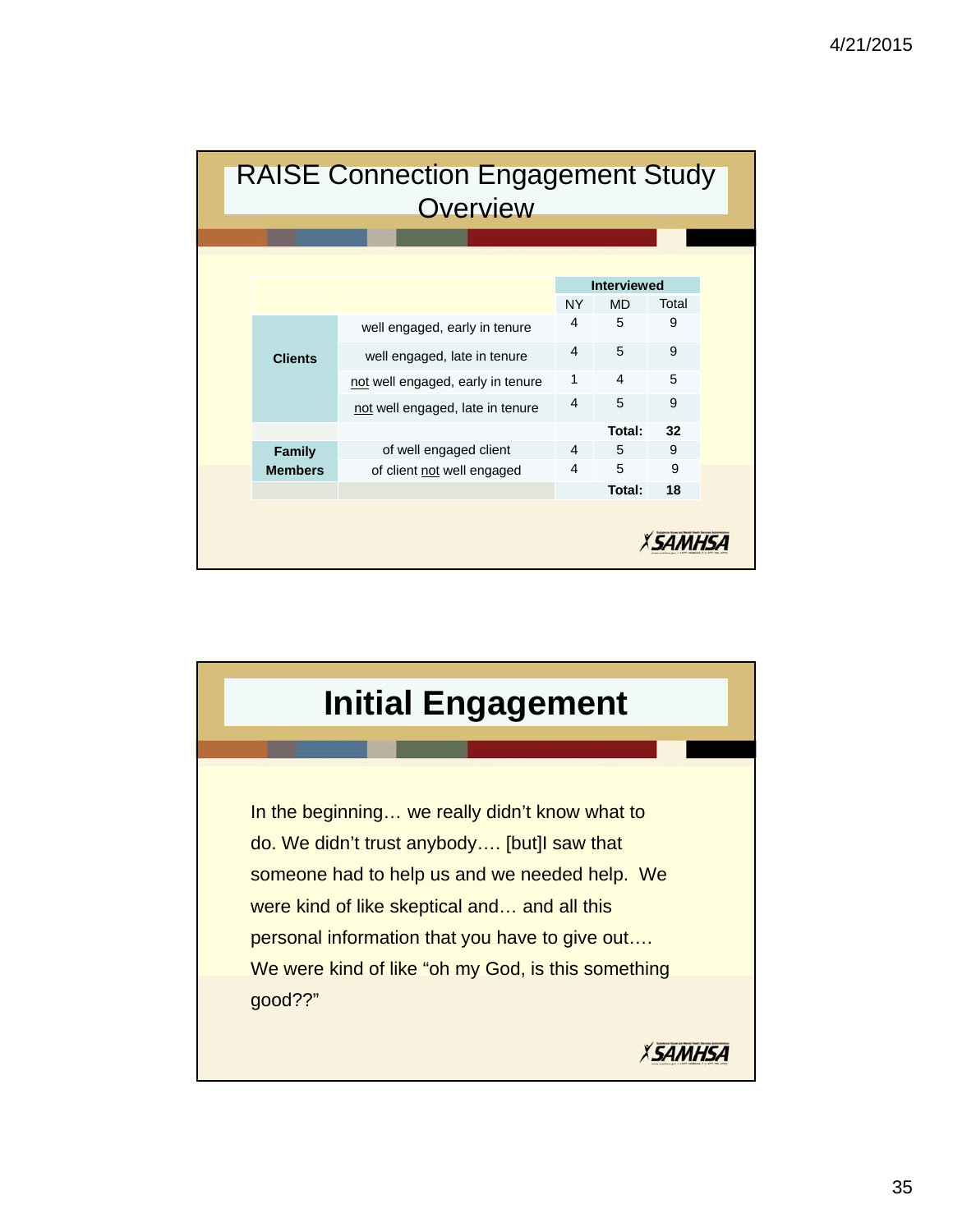#### **Personal Challenges**

It's really nice, just so understanding. I have to say I've never felt like, I mean I've been frustrated but I've never felt like anybody in the group was frustrated with her or me or [with] anything going on which, there have been times it kind of amazed me.

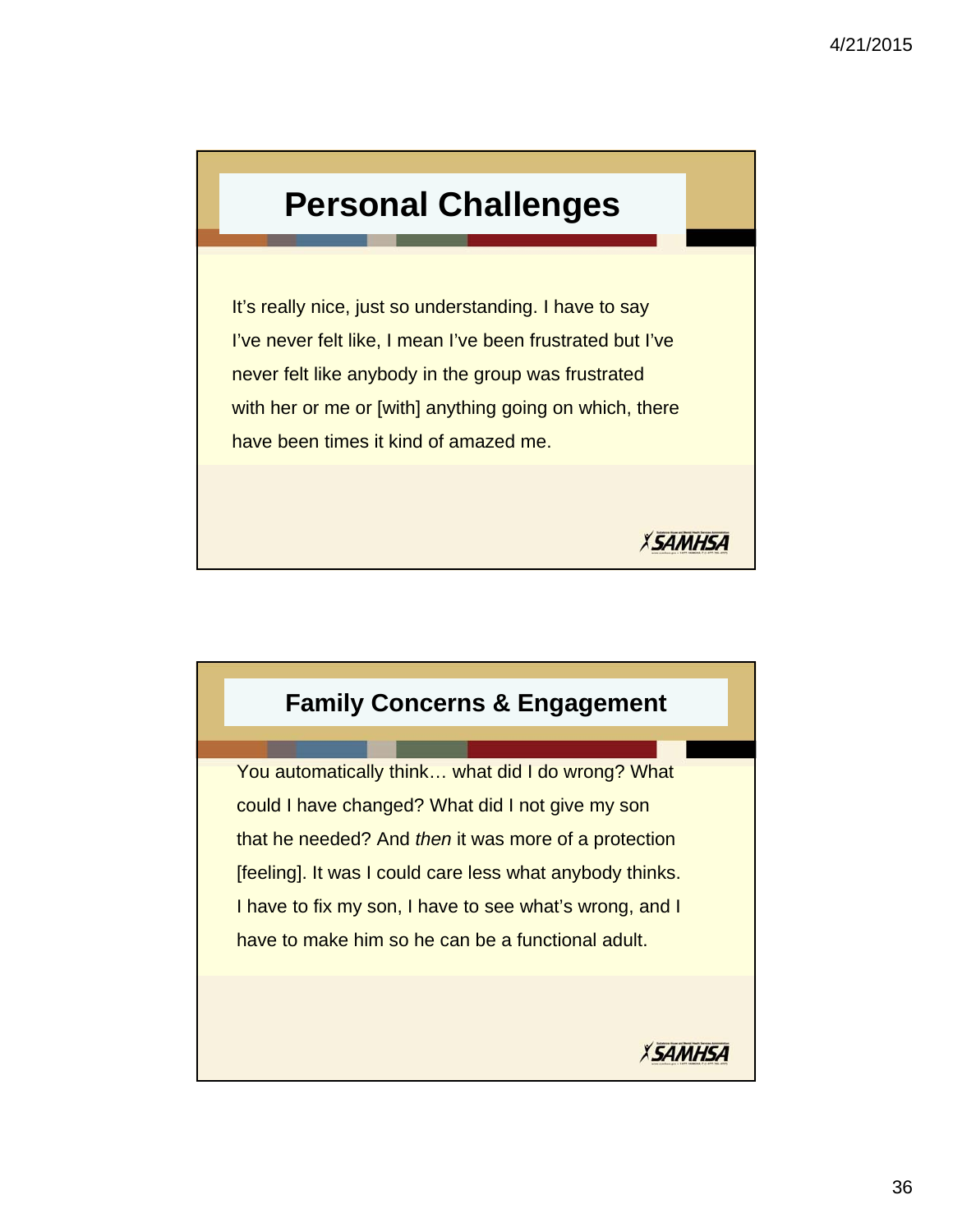## **Structural Facilitators**

There is not a lot of programs like this where you can just come and have each person in a different area just supporting you like a team of professionals…working together…. I mean this is excellent and I really want all the people [who] really need... to take advantage of it.